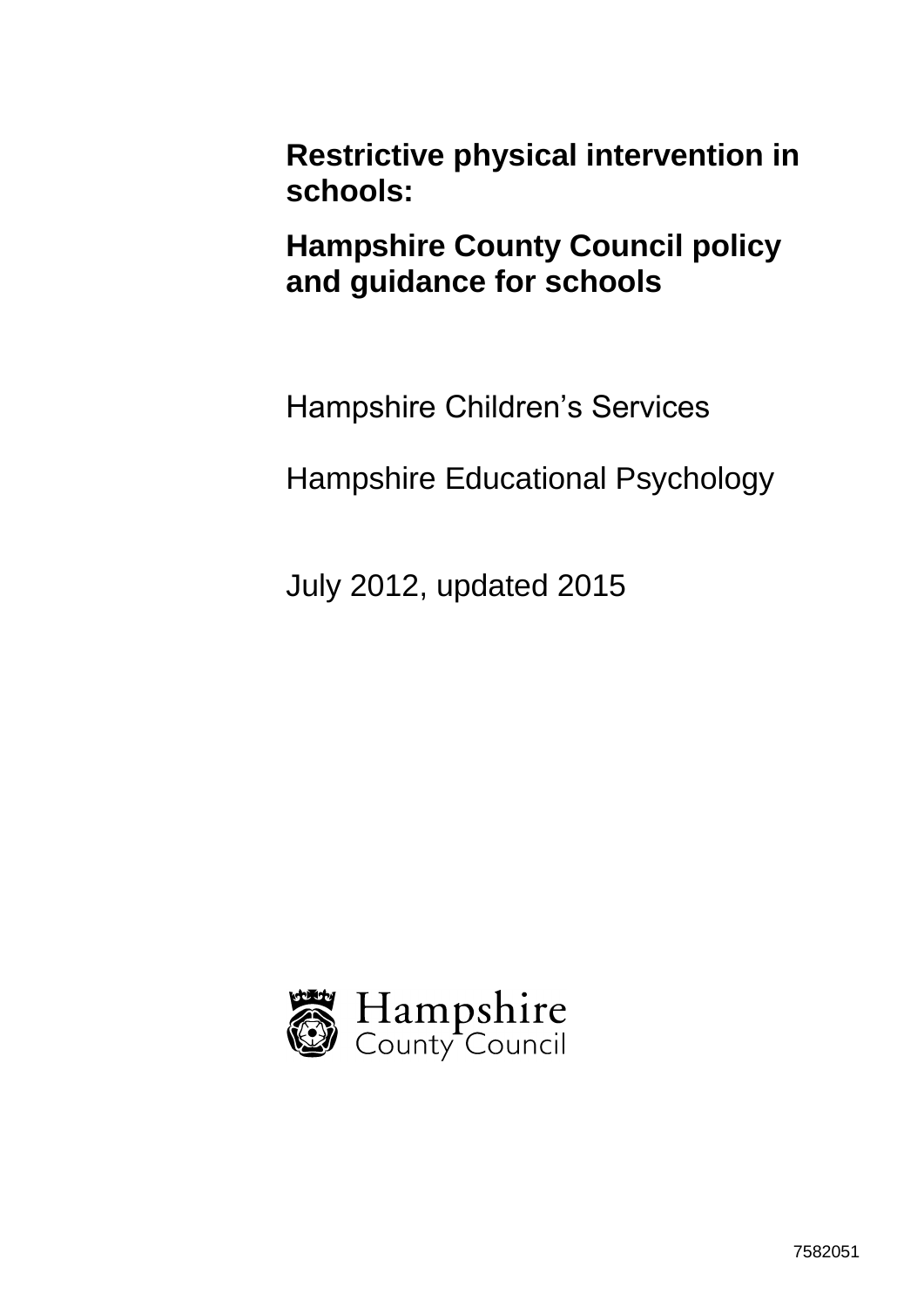# **Contents**

**Restrictive physical intervention in schools: Hampshire County Council policy for schools**

Page 2

## **Guidance to schools on the use of restrictive physical intervention**

| Introduction                                               | Page 5  |
|------------------------------------------------------------|---------|
| Terms                                                      | Page 6  |
| Principles for the use of physical intervention in schools | Page 7  |
| When restrictive physical intervention can be used         | Page 7  |
| Who can use restrictive physical intervention              | Page 8  |
| What type of restrictive physical intervention can be used | Page 9  |
| Planning                                                   | Page 9  |
| Recording and reporting                                    | Page 9  |
| Supporting and reviewing                                   | Page 10 |
| Monitoring                                                 | Page 10 |
| Concerns and complaints                                    | Page 10 |

### **Restrictive physical intervention in schools: a model policy**

| Page 12 |
|---------|
| Page 13 |
| Page 14 |
| Page 15 |
| Page 15 |
| Page 17 |
| Page 18 |
| Page 19 |
| Page 19 |
| Page 20 |
| Page 21 |
|         |
| Page 22 |
| Page 26 |
| Page 27 |
| Page 28 |
| Page 39 |
|         |
| Page 40 |
|         |
|         |
|         |
| Page 41 |
|         |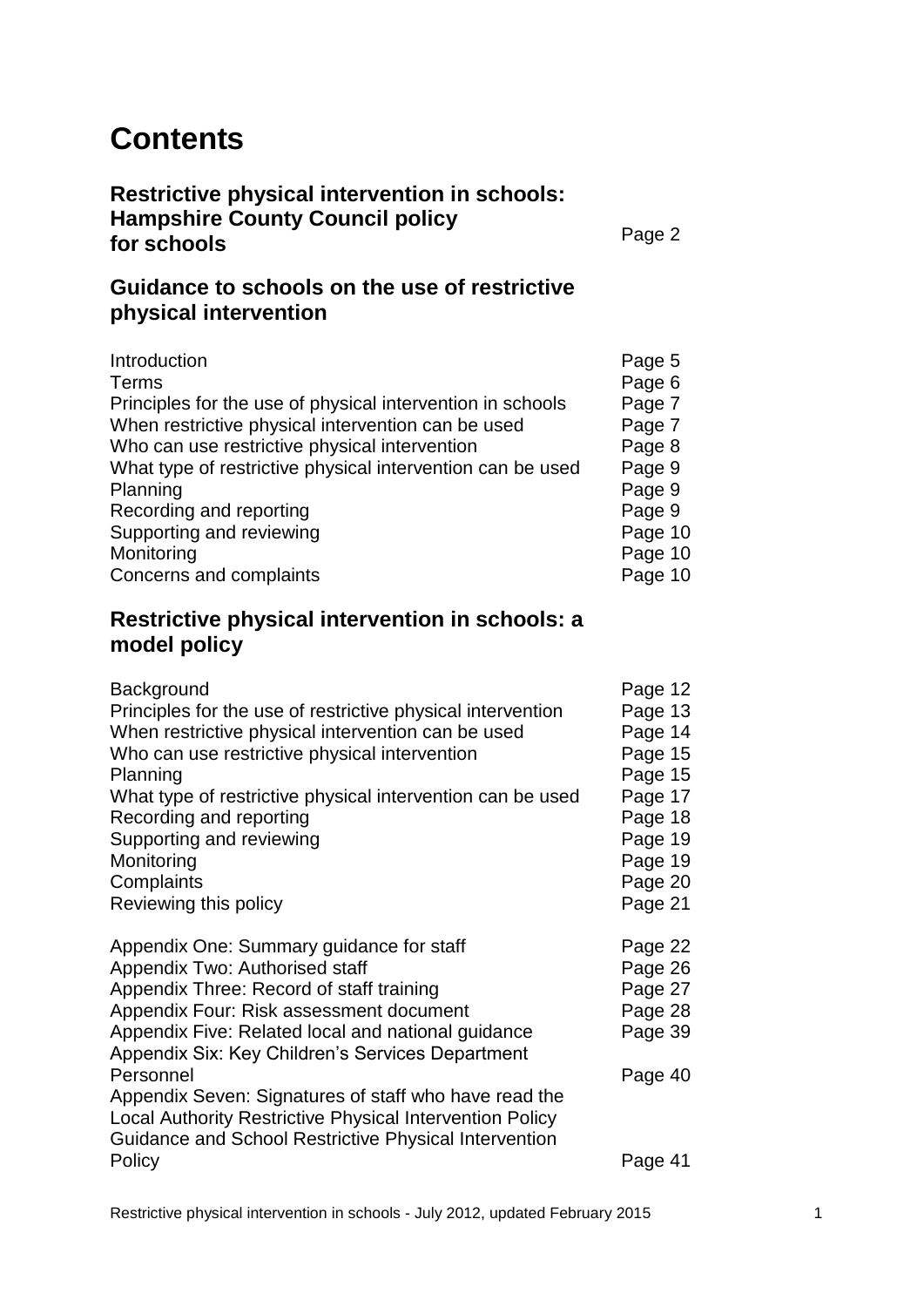# **Restrictive physical intervention in schools: Hampshire County Council policy for schools**

The Children Services Department acknowledges that there may be times when restrictive physical intervention is an appropriate response to the risks present in a given situation. The intervention must be reasonable and proportionate in relation to the situation. Although there is no legal definition of when it is reasonable to use force, to be judged lawful the force used needs to be in proportion to the risks present and the minimum needed to achieve the desired result. It is inappropriate to use force as a punishment.

### **Common law and statutory law power**

Any citizen has the common law power to intervene in an emergency to use reasonable force in self defence, to prevent another person from being injured or committing a criminal offence.

All school staff who have control or charge of pupils also have statutory power, in addition to common law power.

Section 93 of the Education and Inspections Act (2006) enables school staff to use such force as is reasonable and proportionate to prevent a pupil from doing or continuing to do any of the following:

- a) committing an offence (or, for a pupil under the age of criminal responsibility, what would be an offence for an older pupil)
- b) causing personal injury to, or damage to the property of, any person (including the pupil himself)
- c) prejudicing the maintenance of good order and discipline at the school or among any pupils receiving education at the school, whether during a teaching session or otherwise.

Reasonable force may also be used in exercising statutory power, introduced under Section 45 of the Violent Crime Reduction Act 2006, to search pupils without consent for weapons. However, staff are strongly advised to consider the risks carefully and call the police if resistance is expected.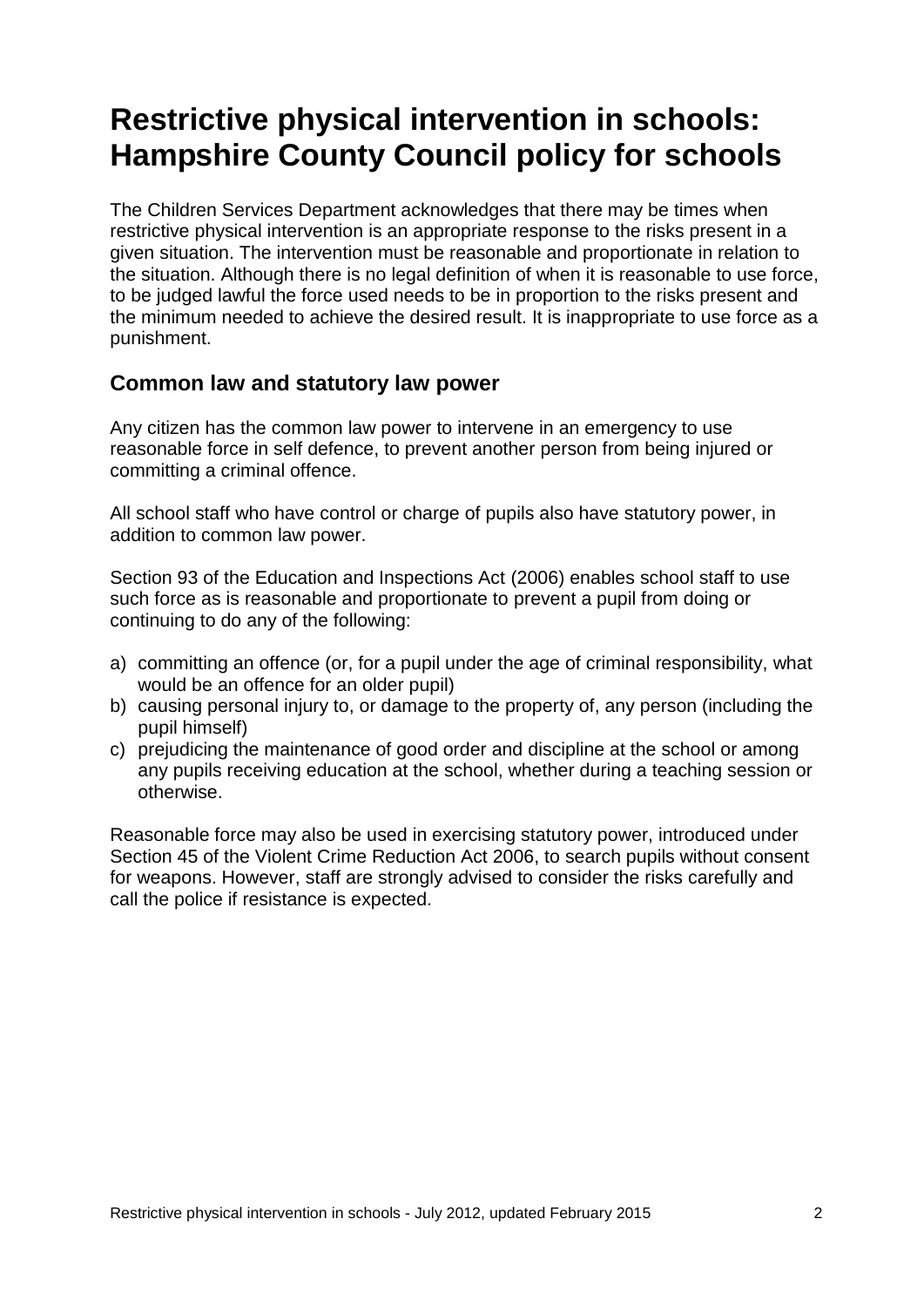## **Policies, planning, monitoring and recording**

The Children's Services Department expects schools and other educational settings to have accessible policies in relation to physical intervention and behaviour management that staff are aware of and refer to when necessary. School policies and planning need to consider and identify emergency and planned responses when restrictive physical intervention may be necessary. Good practice dictates that staff, governing bodies and pupils and parents should be consulted in respect of the proposed policy. The use of force guidance states **no school** should have a '**no physical contact'** policy as this may hinder staff members use of statutory power and right to use reasonable force if deemed necessary.

- a) Safety is always a paramount concern and as such staff are not required or advised to use restrictive physical intervention if it is likely to put their own safety or the safety of others at risk.
- b) Planned responses to challenging behaviour should be informed by a completed risk assessment. Risk assessments of challenging behaviour should indicate if specific training in relation to restrictive physical intervention is necessary. The local authority offers such training using the Team Teach model.
- c) Restrictive physical interventions must be recorded in writing using a record sheet similar to that referred to in the document *Planning and Recording Physical Interventions in Schools 2015 [include link]* within 24 hours. Good practice dictates that this is shared with parents.
- d) The Children's Services Department expects that all those involved in a restrictive physical intervention, including the youngsters themselves and observers have the opportunity to debrief following the incident. It remains important that staff and children have a chance to reflect upon the event to consider how it could have been managed differently and therefore inform future risk assessments of such an event. Hampshire Educational Psychology and Social Care have a number of proformas that can be used with both children and staff during a debriefing. Please see contact details in Appendix six.
- e) Schools should have a member of staff and a member of the governing body who are responsible for monitoring, analysing and responding to the use of restrictive physical interventions within their school. Governing bodies should ensure that a procedure is in place for recording significant incidents and then reporting these incidents as soon as possible to the pupil's parents. It is good practice for schools to speak to parents about serious incidents involving the use of force. Schools are advised to report to parents, unless it is deemed that doing so would place the child at risk.

In deciding what is a serious incident, teachers should use their professional judgement and also consider:

- the pupil's behaviour and level of risk presented at the time of the incident
- the degree of force used
- the effect on the pupil or member of staff

Restrictive physical intervention in schools - July 2012, updated February 2015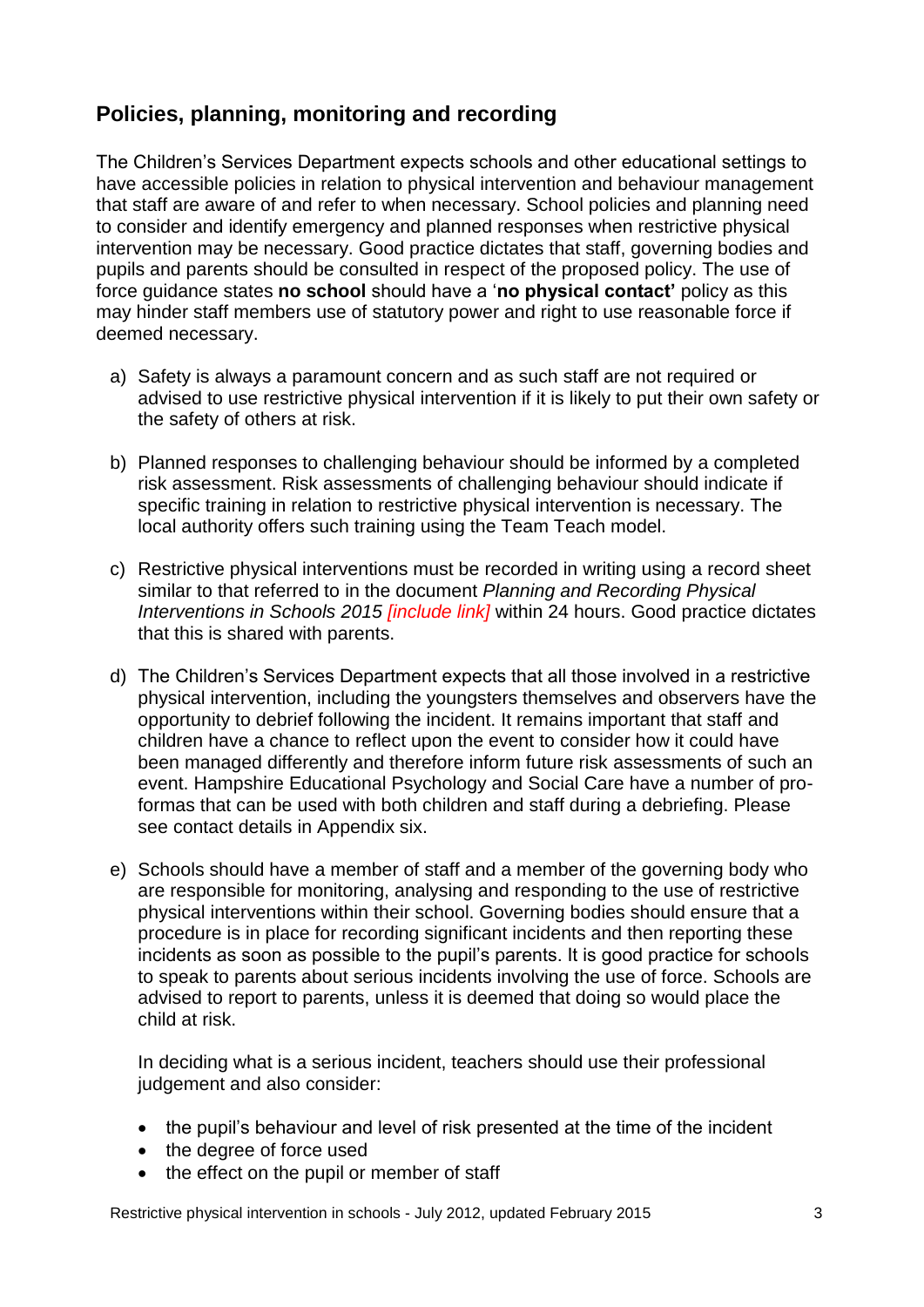- the child's age.
- f) Schools are advised to have regard for Guidance from the Department for Education entitled *Use of Reasonable Force* (2013) in all matters relating to the use of restrictive physical intervention.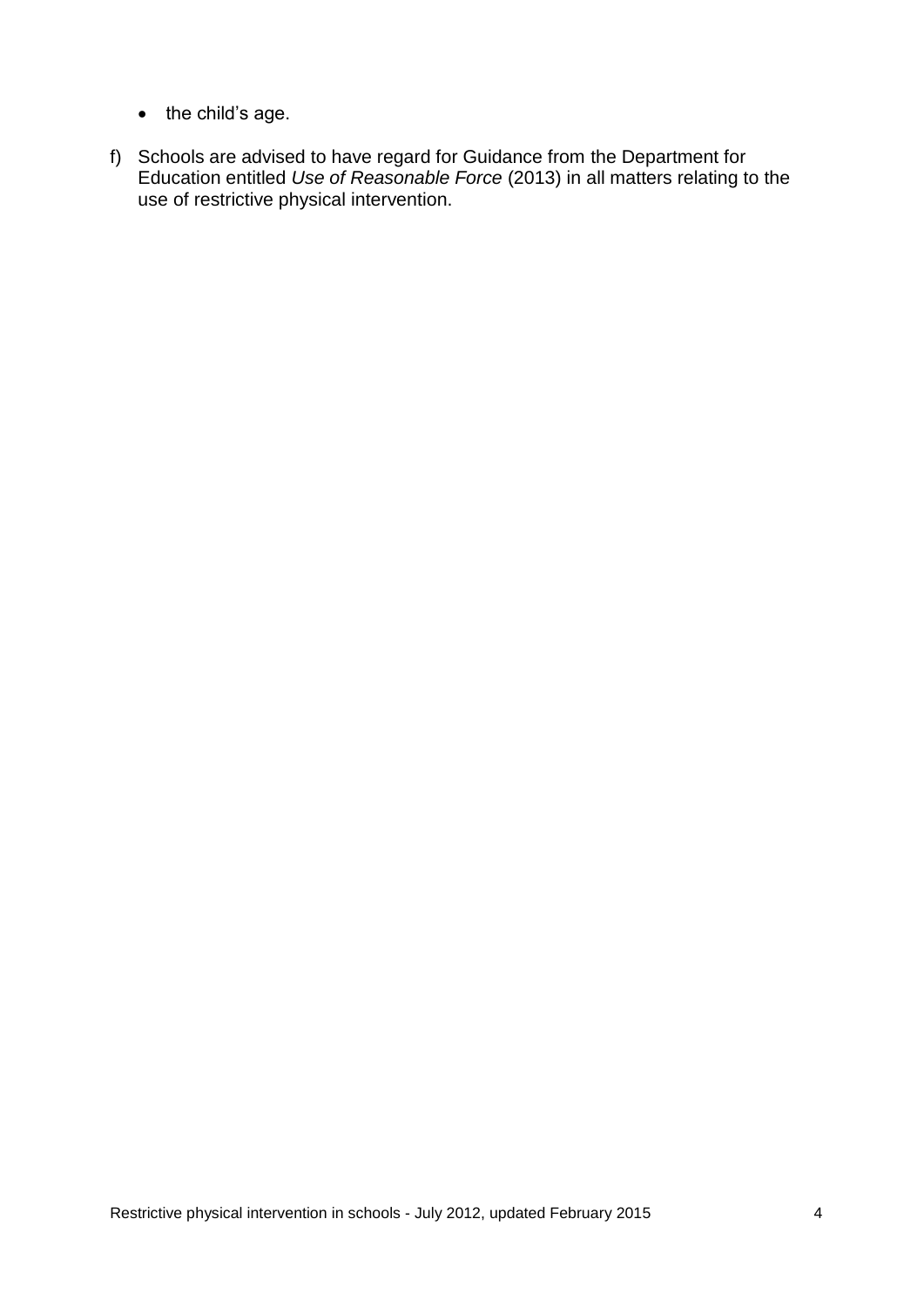# **Guidance to schools on the use of restrictive physical intervention**

## **1 Introduction**

This document offers guidance to schools and other educational establishments on the circumstances in which restrictive physical intervention may be used and the procedures that should be in place around such use.

This document has three main parts:

- 1 The first part is Hampshire County Council's policy for schools on the use of restrictive physical intervention.
- 2 The second part contains Hampshire County Council's guidance to schools on the use of restrictive physical intervention and expands upon the details in the policy.
- 3 The third part offers detailed guidance to schools through a model policy on the use of restrictive physical intervention.

The model policy has been developed through the Physical Intervention Steering Group which has representatives from primary and secondary schools, special and mainstream schools, as well as Social Care and other Education posts. The policy has also been shared and agreed with the appropriate Hampshire Safeguarding Children Board (HSCB). A school which adopted and implemented the model policy would be following best practice as currently recognised within Hampshire.

Schools are advised to refer to their physical intervention policy within the prospectus which they give to parents. A model paragraph might run:

We do all we can within our school to manage behaviour positively. However, there are times when we may need to use force to keep a child or children safe, or to maintain good order within the school. In such cases, we would always act within the principle of reasonable force. We have a policy which gives more detailed guidance on the use of restrictive physical intervention. This policy is available to parents on request.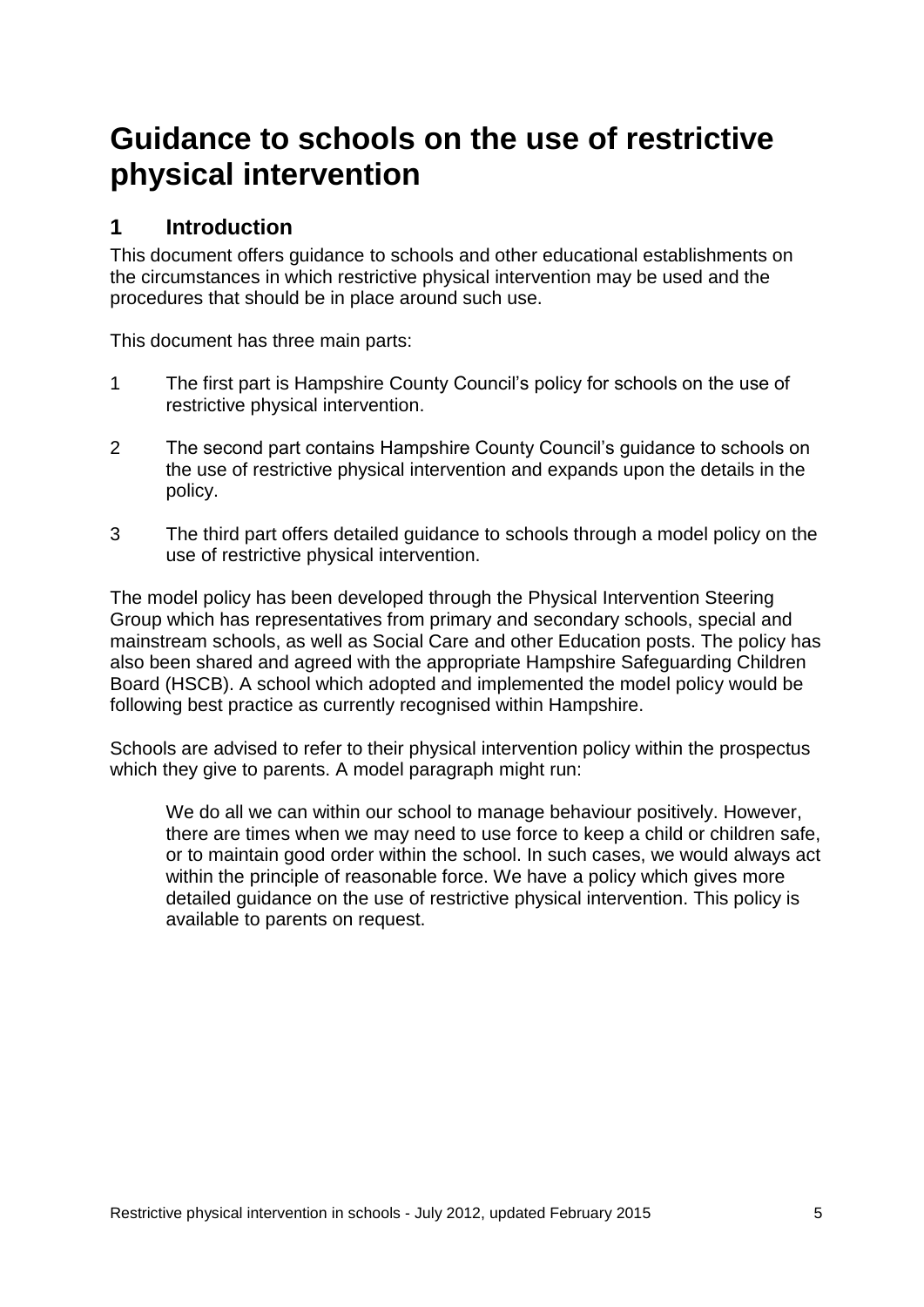This guidance, *Restrictive physical intervention in schools: Hampshire County Council policy for* schools, *2015* supersedes *Restrictive physical intervention in schools: Hampshire County Council policy for schools, September 2010* and the *Guidelines for the use of physical restraint in schools maintained by Hampshire County Council*  issued in September 1999. The appropriate risk assessment document is an appendix of this document, as well as being available on the Hampshire Health and Safety website.

School policies on physical intervention should be consistent with their related policies on Child Protection and Equal Opportunities, and with national and local guidance for schools on safeguarding children. In particular, careful attention should be paid to issues related to SEN and/or disability, gender and privacy, and to any specific requirements of certain cultural/religious groups.

The sections in this part of the guidance highlight the key strands of the Hampshire County Council's guidance to schools. More detail on each section can be found in the model policy later in this guidance.

The use, or potential use, of restrictive physical intervention where a member of staff uses force intentionally to restrict a child's movement against his or her will is likely to raise anxieties. Pupils and parents should be reassured that the County Council offers clear guidance to schools about the use of restrictive physical intervention. Staff should be reassured that where they follow the guidance set out in the model policy and where they act in good faith, their actions will be supported by their colleagues, headteacher, governing body and Children's Services Department.

## **2 Terms**

This guidance uses the term "restrictive physical intervention" to refer to circumstances where "a member of staff uses force intentionally to restrict a child's movement against his or her will". The word "school" is used to refer to a "school or other educational establishment" (such as an Education Centre); the word "student" refers to any child or young person attending a school maintained by the County Council.

## **3 Principles for the use of restrictive physical intervention in schools**

The Children's Services Department acknowledges that there may be times where the use of restrictive physical intervention is a reasonable and proportional response to the risks present in a given situation. Whether or not the use of force was reasonable in a particular incident would depend on the particular circumstances of the situation. However, in all cases where restrictive physical intervention is used, it should be in the context of a range of positive approaches to promote more appropriate positive behaviour. In particular, restrictive physical intervention should only be used where there is no reasonably practicable less intrusive alternative.

The use of restrictive physical intervention should be consistent with the Department for Education (DfE) *Use of Reasonable Force* guidance (2013) which sets out the conditions under which reasonable force might be used in schools. School staff should recognise their duty of care both through what they actively do, and through what they refrain from doing.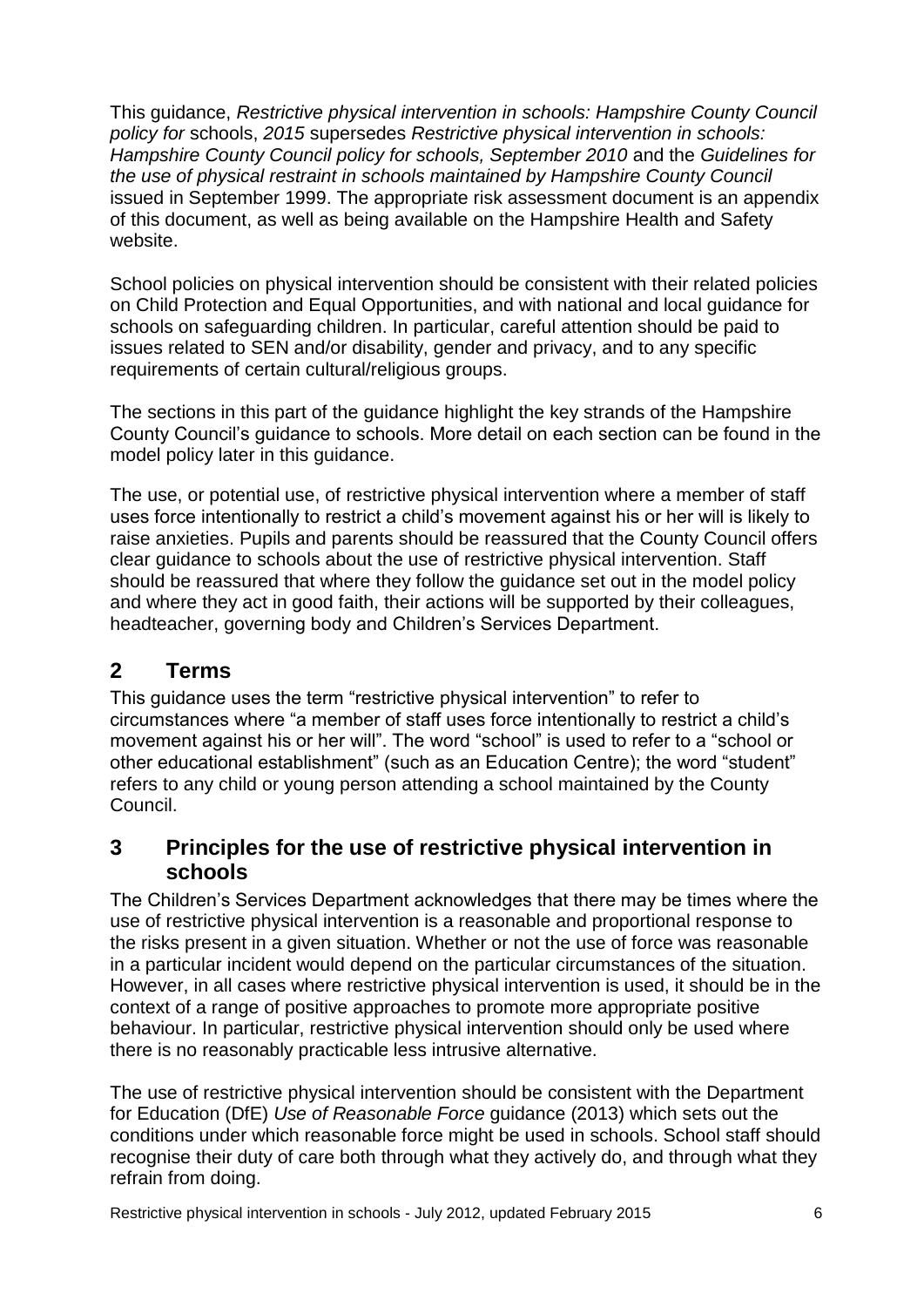Safety is always a paramount concern and as such staff are not required /advised to use restrictive physical intervention if it is likely to put them at risk themselves.

## **4 When restrictive physical intervention can be used**

Section 93 of the Education and Inspection Act (2006) sets out three conditions under which reasonable force might be used in schools. It can be used to prevent a student from doing, or continuing to do any of the following:

- 1. committing an offence (or, for a pupil under the age of criminal responsibility, what would be an offence for an older pupil)
- 2. causing personal injury to, or damage to the property of, any person (including the pupil himself)
- 3. prejudicing the maintenance of good order and discipline at the school or among any pupils receiving education at the school, whether during a teaching session or otherwise.

The most usual circumstance in which reasonable force might be used is where a student's behaviour is causing or is likely to cause personal injury. School staff are advised to be very cautious about the use of reasonable force where there are not concerns about possible injury or damage to property and accordingly it should occur only in exceptional circumstances.

The main aim of restrictive physical intervention is usually to maintain or restore safety. It is acknowledged that there may be times when restrictive physical intervention may be justified as a reasonable and proportional response to prevent damage to property or to maintain good order and discipline at the school. However, school staff are advised to be particularly careful to consider all other options available before using restrictive physical intervention to achieve either of these goals. Restrictive physical intervention should only be used where a member of staff judges that its use is likely to achieve one of these aims, and crucially, only where it is consistent with the principles outlined in section 3. Remembering that restrictive physical intervention is used as the "last resort" is paramount.

## **5 Who can use restrictive physical intervention**

All staff can use restrictive physical intervention to maintain safety in an emergency consistent with the principles of common law as detailed on page 2.

All teachers and any other person, who by virtue of their contract, has control or charge of pupils are authorised to use reasonable force under all the conditions in section 4 above with regard to pupils attending that school (including those attending on a temporary basis).

Headteachers may also authorise additional staff to have control or charge of students and therefore be able to use reasonable force under all the conditions in section 4 above. In such cases, headteachers should explain to those authorised staff what the authority entails; they should also explain to staff who are not authorised, what action they should take in the event of a serious incident. They should also clearly set out the duration of such authorisation.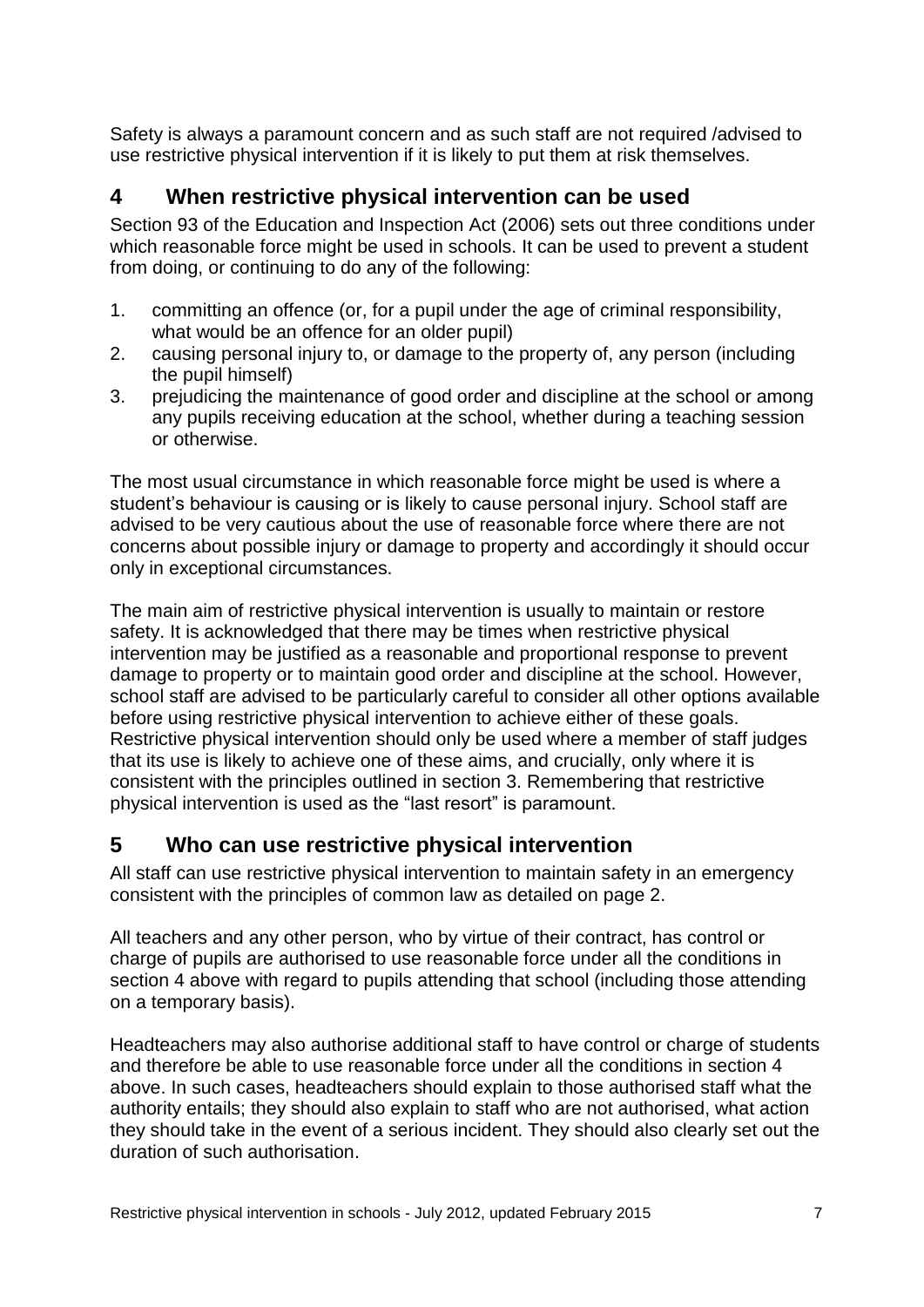The Children's Services Department would advocate that it is good practice for all staff to receive training relating to DfE *Use of Reasonable Force* guidance, Hampshire restrictive intervention policy and risk assessment, in addition to positive behaviour management strategies, de-escalation techniques and managing conflict as offered through Hampshire Educational Psychology training events.

### **6 What type of restrictive physical intervention can and cannot be used**

Any use of restrictive physical intervention should be consistent with the principle of reasonable force. Hampshire County Council has issued (as an appendix to the model policy for schools) a set of guidelines for staff on how to use physical intervention in an emergency situation.

Where a risk assessment indicates that an individual student's behaviour is likely to need physical management, schools should ensure that identified staff have received appropriate training. This may include behaviour management, de-escalation, risk assessment, training on the Hampshire guidance and policy and physical intervention training.

The Children's Services Department has a pool of Behaviour Management and Physical Intervention Instructors who have been trained using the Team Teach model. Team Teach is an accredited training provider within the British Institute of Learning Disabilities (BILD) Physical Interventions Training Scheme. Where physical intervention training is judged to be necessary, schools are strongly advised to seek training within the Team Teach model and within the Hampshire provided training model. Where they choose not to, they must ensure that any alternative training provider is accredited by BILD, and are strongly advised to discuss this with the lead person within the Children's Services Department for physical intervention in schools, see Appendix six.

## **7 Planning**

In an emergency, staff should do their best within the principle of reasonable force (proportionate to risk, necessary and last resort). In other situations, a risk assessment and intervention plan should be implemented. Guidance in this area has already been issued in *Planning and recording physical intervention in schools* in July 2010 and updated in 2015.

## **8 Recording and reporting**

Where restrictive physical intervention has been used, schools should record this ideally within 24 hours of the incident using the record sheet issued in *Planning and recording physical interventions in schools* booklet*.*

It is expected that all schools make a copy available to parents/carers and that parents are informed following a serious incident. The headteacher should also be informed. The booklet should be kept in the headteacher's/school office and all staff should have access to it. It remains an important legal document and should be treated as such. Governing bodies should ensure that a procedure is in place for recording significant incidents and reporting these incidents as soon as possible to the pupil's parents.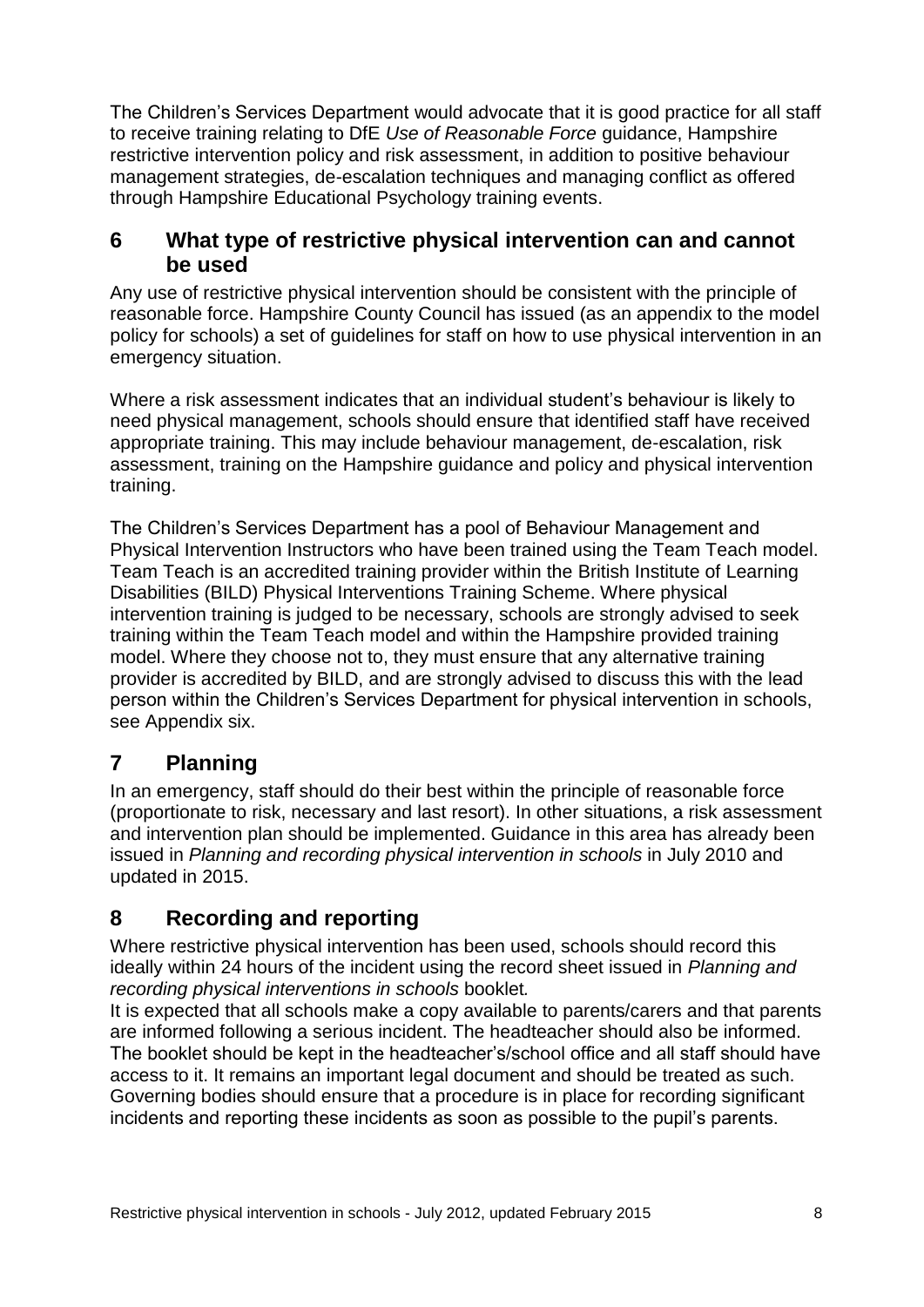## **9 Supporting and reviewing**

It is distressing to be involved in a physical intervention whether as the student being held, the person doing the holding, or someone observing or hearing about what has happened. All those involved in the intervention should be offered an opportunity to talk about and record their feelings. Where appropriate, adults should also be offered support through Employee Support Line or Teacher Support Line.

## **10 Monitoring**

Schools should nominate a member of staff to work with a member of the governing body to monitor, analyse and take appropriate action in response to the use of physical intervention. Such analysis should consider equality issues including, age, gender, disability, culture and religion in order to make sure that there is no potential discrimination; the analysis should also have regard to potential child protection issues. Analysis should also consider trends in the relative use of physical intervention across different staff members and across different times of day or settings. This analysis should be reported back to the Governing Body so that appropriate further action can be taken and monitored.

## **11 Concerns and complaints**

The use of restrictive physical intervention is distressing to all involved and can lead to concerns, allegations or complaints of inappropriate or excessive use. In particular, a child might complain about the use of restrictive physical intervention in the heat of the moment but on further reflection might better understand why it happened. In other situations, further reflection might lead the child to feel strongly that the use of restrictive physical intervention was inappropriate. In addition it may be that the intervention may have been inappropriate in relation to the incident. School policies should set out the procedures that they will use to help children review their involvement in restrictive physical intervention. All schools are required to have a complaints procedure in place and make this available to parents.

The presence of a mark or bruise does not necessarily imply that excessive force has been used. Equally, the absence of a mark or bruise does not necessarily imply that excessive force has *not* been used. Any enquiries about the use of restrictive physical intervention will need to take into consideration the use of reasonable force and whether the correct procedures have been followed. This will involve consideration of whether the use of force was in proportion to the circumstances and the way in which that force was applied.

School policies should make clear that the school will take seriously any concern, complaint or allegation, whether expressed verbally or in writing. They should also make clear that the school will keep written records of the concern, complaint or allegation, whether it came from child, carer or staff, how any enquiries were conducted and the action taken in response.

School policies should follow the guidance set out by the DfE *Keeping Children Safe in Education* (April 2014) and Hampshire County Council guidance at http://www3.hants.gov.uk/childrens-services/schoolsandcolleges/safeguardingchildren-in-education.htm. The policy should clearly set out the circumstances where the local authority Designated Officer (Safeguarding Unit) should be involved. School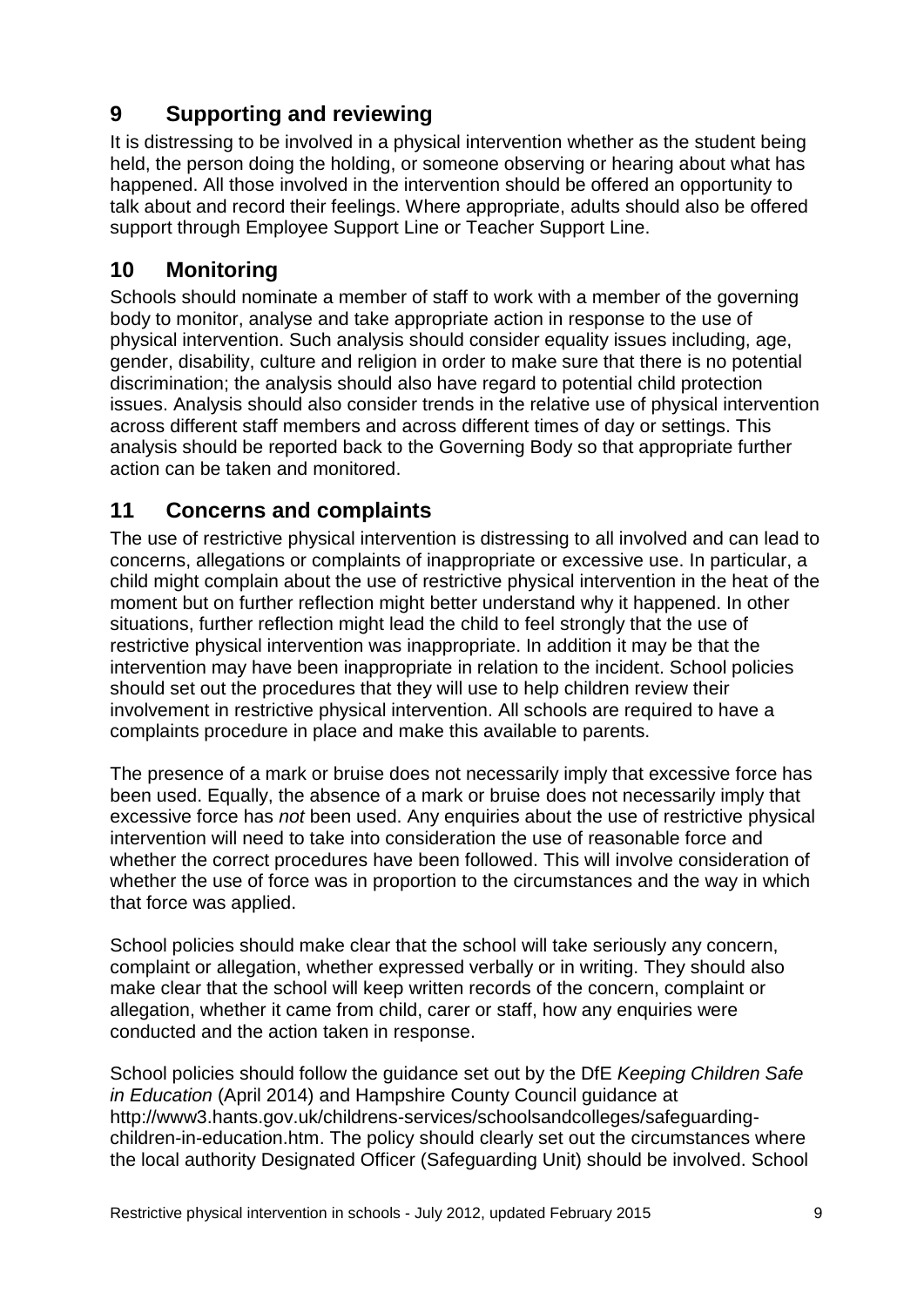policies should also describe any further stages of recourse under the school's complaints procedures if they are not happy with the outcome of any enquiries.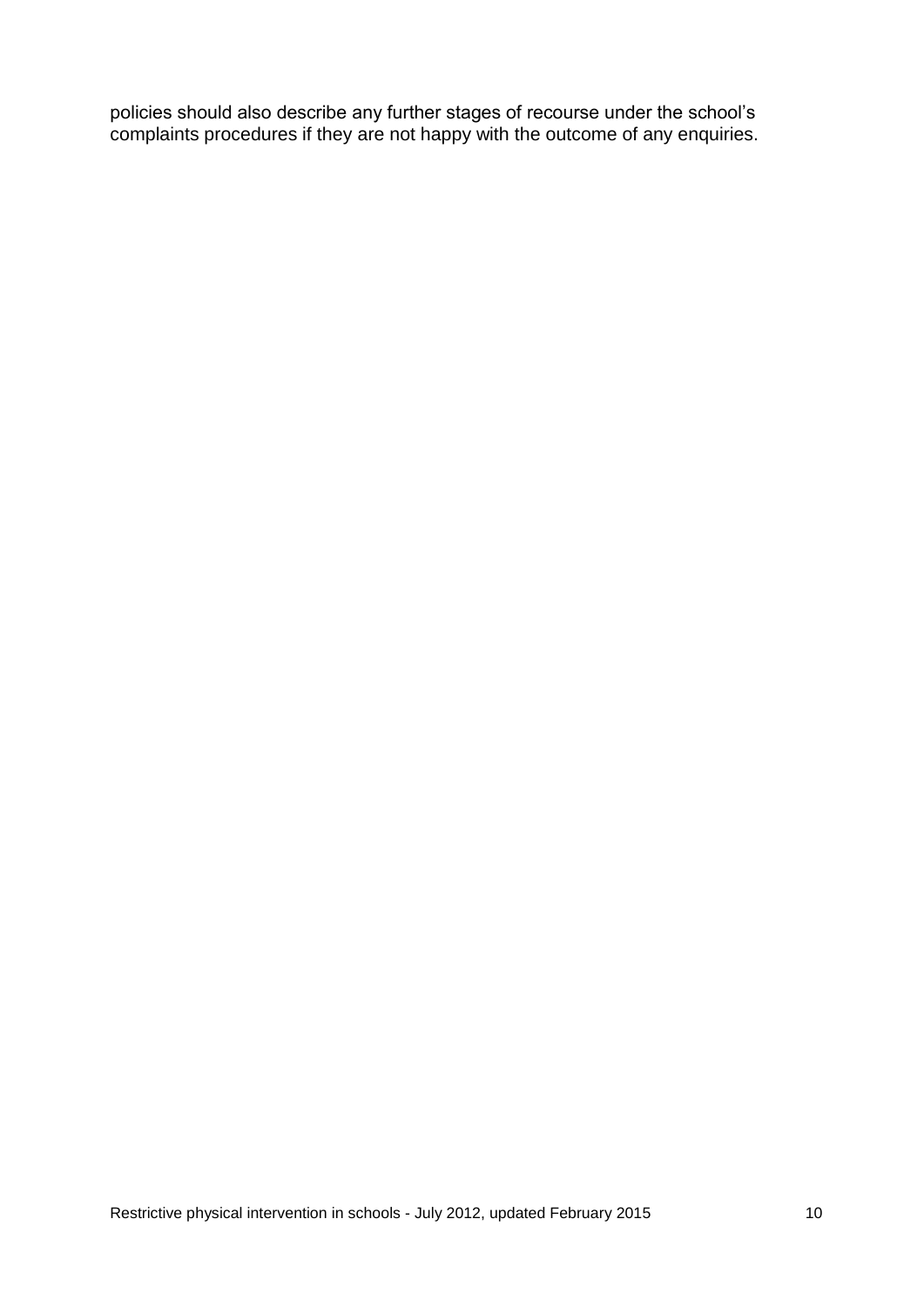# **Restrictive physical intervention in schools: a model policy**

## **1 Background**

We define restrictive physical intervention as follows:

Restrictive physical intervention is when a member of staff uses force intentionally to restrict a child's movement against his or her will.

All staff within this setting aim to help children take responsibility for their own behaviour. We do this through a combination of approaches, which include:

- positive role modelling
- teaching an interesting and challenging curriculum
- setting and enforcing appropriate boundaries and expectations
- and providing supportive feedback.

More details about this and our general approach to promoting positive behaviour can be found in our behaviour policy.

There are times when children's behaviour presents particular challenges that may require restrictive physical intervention. This policy sets out our expectations for the use of such intervention. It is not intended to refer to the general use of physical contact which might be appropriate in a range of situations, such as:

- giving physical guidance to children (for example in practical activities and PE)
- providing emotional support when a child is distressed
- providing physical care (such as first aid or toileting).

This policy is consistent with our Child Protection and Equal Opportunities policies, and with national and local guidance for schools on safeguarding children.

We exercise appropriate care when using physical contact (there is further guidance in our Child Protection policy); there are some children for whom physical contact would be inappropriate (such as those with a history of physical or sexual abuse, or those from certain cultural/religious groups). We pay careful attention to issues of gender and privacy, and to any specific requirements of certain cultural/religious groups.

## **2 Principles for the use of restrictive physical intervention**

### **2.1 In the context of positive approaches**

We only use restrictive physical intervention where the risks involved in using force are outweighed by the risks involved in not using force. It is not our preferred way of managing children's behaviour. Restrictive physical intervention may be used only in the context of a well-established and well implemented positive behaviour management framework with the exception of emergency situations. We describe our approach to promoting positive behaviour in our Behaviour Policy. We aim to do all we can in order to avoid using restrictive physical intervention. We would only use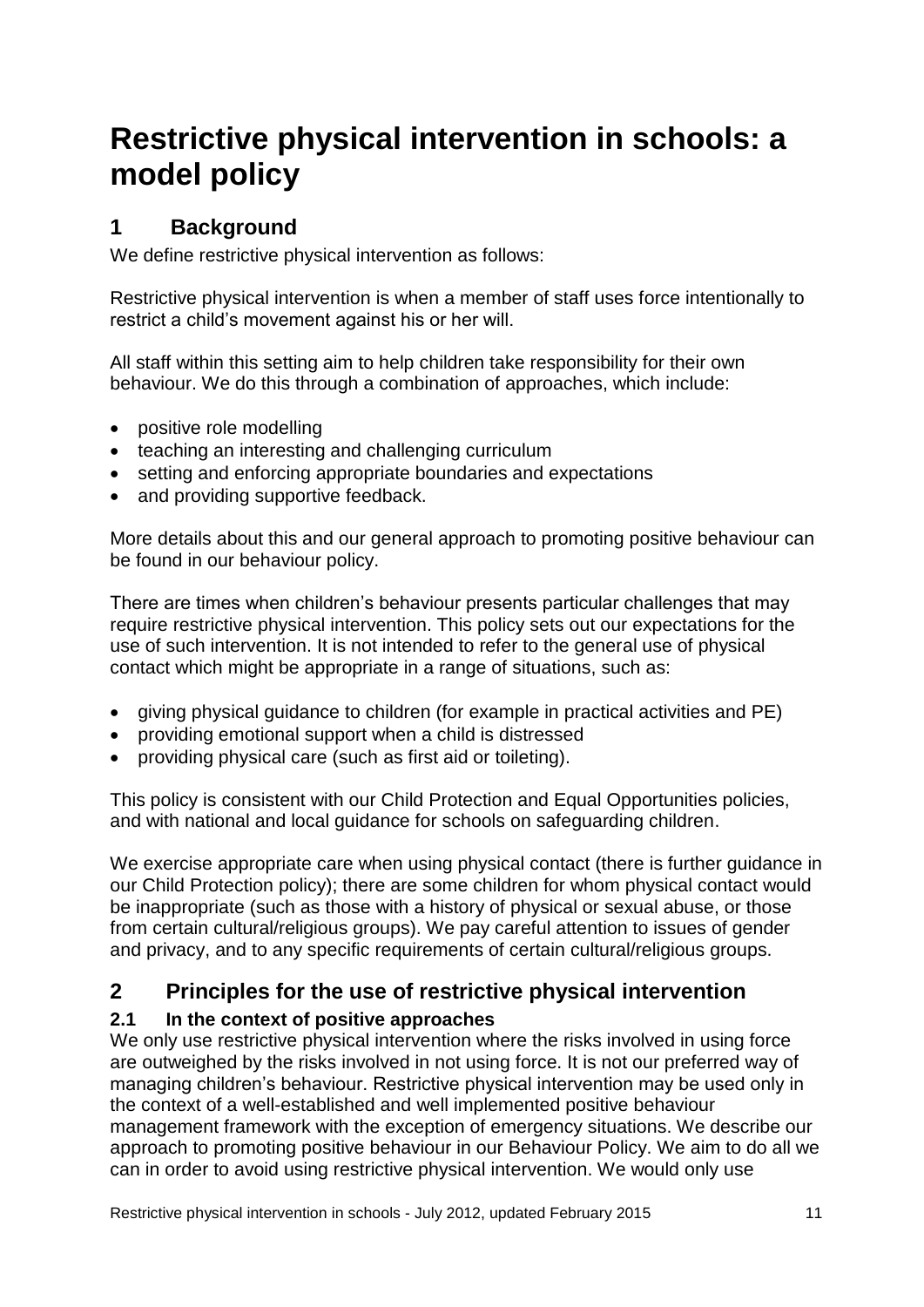restrictive physical intervention where we judge that there is no reasonably practicable less intrusive alternative. However, there may be rare situations of such concern where we judge that we would need to use restrictive physical intervention immediately. We would use restrictive physical intervention at the same time as using other approaches, such as saying, "Stop!" and giving a warning of what might happen next. Safety is always a paramount concern and staff are not advised to use restrictive physical intervention if it is likely to put themselves at risk. We will make parents/guardians aware of our Physical Intervention policy alongside other policies when their youngster joins our school.

### **2.2 Duty of care**

We all have a duty of care towards the children in our setting. This duty of care applies as much to what we *don't* do as what we *do* do. When children are in danger of hurting themselves or others, or of causing significant damage to property, we have a responsibility to intervene. In most cases, this involves an attempt to divert the child to another activity or a simple instruction to "Stop!" along with a warning of what might happen next. However, if we judge that it is necessary, we may use restrictive physical intervention.

#### **2.3 Reasonable force**

When we need to use restrictive physical intervention, we use it within the principle of reasonable force. This means using an amount of force in proportion to the circumstances. We use as little force as is necessary in order to maintain safety, and we use this for as short a period as possible.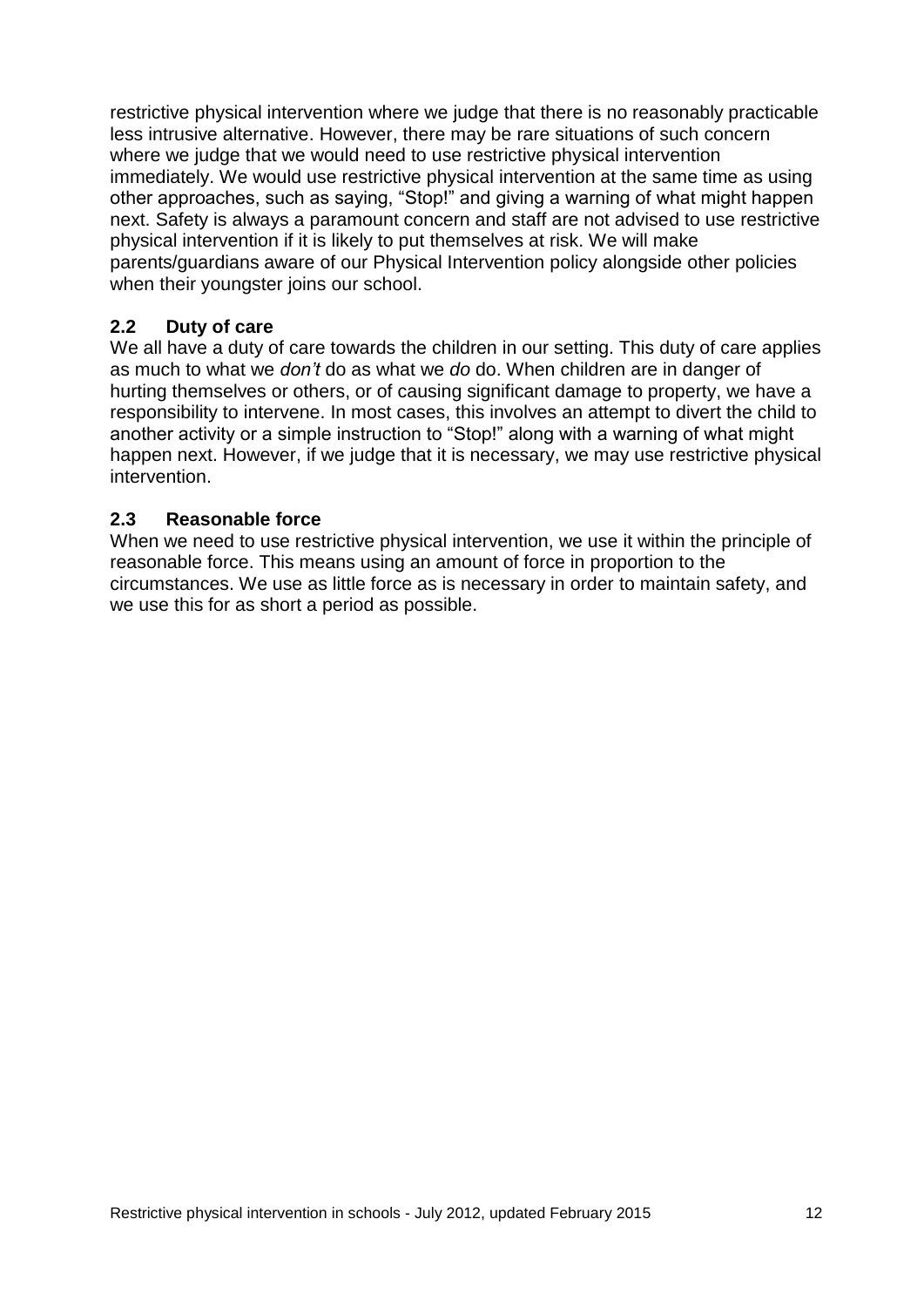## **3 When restrictive physical intervention be used**

The use of restrictive physical intervention may be justified where a pupil is:

- 1. committing an offence (or, for a pupil under the age of criminal responsibility, what would be an offence for an older pupil)
- 2. causing personal injury to, or damage to the property of, any person (including the pupil himself); or
- 3. prejudicing the maintenance of good order and discipline at the school or among any pupils receiving education at the school, whether during a teaching session or otherwise.

Restrictive physical intervention may also be appropriate where, although none of the above have yet happened, they are judged as highly likely to be about to happen.

We are very cautious about using restrictive physical intervention where there are no immediate concerns about possible injury or exceptional damage to property. Restrictive physical intervention would only be used in exceptional circumstances, with staff that know the student well and who are able to make informed judgements about the relative risks of using, or not using, restrictive physical intervention; for example stopping a younger child leaving the school site.

The main aim of restrictive physical intervention is usually to maintain or restore safety. We acknowledge that there may be times when restrictive physical intervention may be justified as a reasonable and proportional response to prevent damage to property or to maintain good order and discipline at the school. However, we would be particularly careful to consider all other options available before using restrictive physical intervention to achieve either of these goals. In all cases, we remember that, even if the aim is to re-establish good order, restrictive physical intervention may actually escalate the difficulty.

If we judge that restrictive physical intervention would make the situation worse, we would not use it, but would do something else (like go to seek help, make the area safe or warn about what might happen next and issue an instruction to stop) consistent with our duty of care.

Our duty of care means that we might use a restrictive physical intervention if a child is trying to leave our site and we judged that they would be at unacceptable risk. This duty of care also extends beyond our site boundaries: there may also be situations where we need to use restrictive physical intervention when we have control or charge of children off site (e.g. on trips).

We never use restrictive physical intervention out of anger or as a punishment.

## **4 Who can use restrictive physical intervention**

If the use of restrictive physical intervention is appropriate, and is part of a positive behaviour management framework, a member of staff who knows the child well should be involved, and where possible, BILD accredited trained in the use of restrictive

Restrictive physical intervention in schools - July 2012, updated February 2015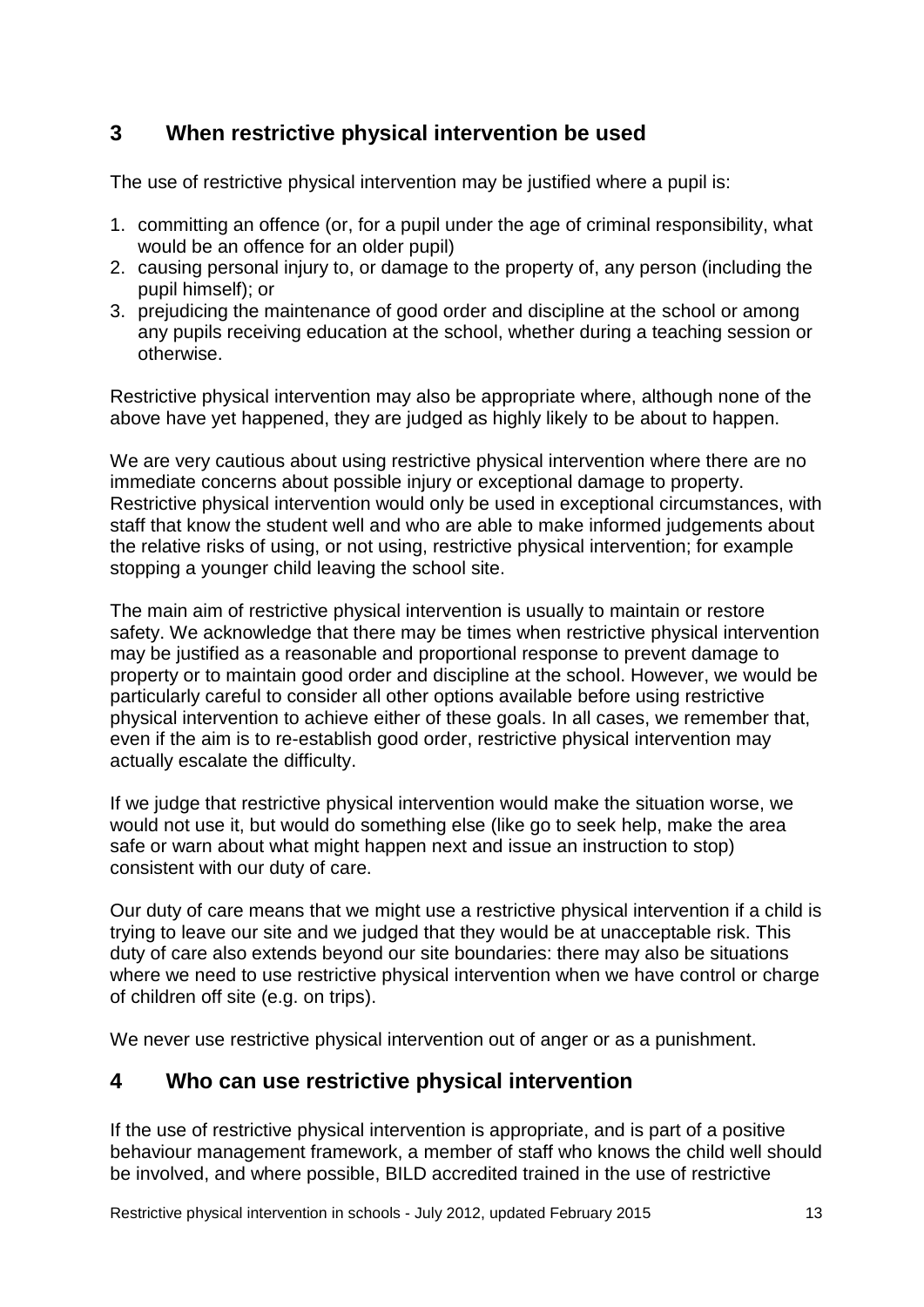physical intervention. However, in an emergency, any of the following may be able to use reasonable force in the circumstances set out in Section 93 of the Education and Inspections Act (2006):

- 1. any teacher who works at the school, and
- 2. any other person whom the headteacher has authorised to have control or charge of pupils, including:
	- (a) support staff whose job normally includes supervising pupils such as teaching assistants, learning support assistants, learning mentors and lunchtime supervisors; and
	- (b) people to whom the headteacher has given temporary authorisation to have control or charge of pupils such as paid members of staff whose job does not normally involve supervising pupils (for example catering or premises-related staff) and unpaid volunteers (for example parents accompanying pupils on school-organised visits) but not prefects.
- 5 Planning around an individual and risk assessment

In an emergency, staff do their best, using reasonable force within their duty of care.

Where an individual child has an individual positive behaviour management plan, which includes the use of restrictive physical intervention, we ensure that such staff receive appropriate training and support in behaviour management as well as restrictive physical intervention. We consider staff and children's physical and emotional health when we make these plans and consult with the child's parents/guardians.

In most situations, our use of restrictive physical intervention is in the context of a prior risk assessment which considers:

What the risks are

Who is at risk and how

What we can do to manage the risk (this may include the possible use of restrictive physical intervention)

We use this risk assessment to inform the individual behaviour plan that we develop to support the child. If this behaviour plan includes restrictive physical intervention it will be as just one part of a whole approach to supporting the child's behaviour. The behaviour plan outlines:

- Our understanding of what the child is trying to achieve or communicate through his/her behaviour.
- How we adapt our environment to better meet the child's needs.
- How we teach and encourage the child to use new, more appropriate behaviours.
- How we reward the child when he or she makes progress.
- How we respond when the child's behaviour is challenging (responsive strategies).

We pay particular attention to responsive strategies. We use a range of approaches (including humour, distraction, relocation, and offering choices) as direct alternatives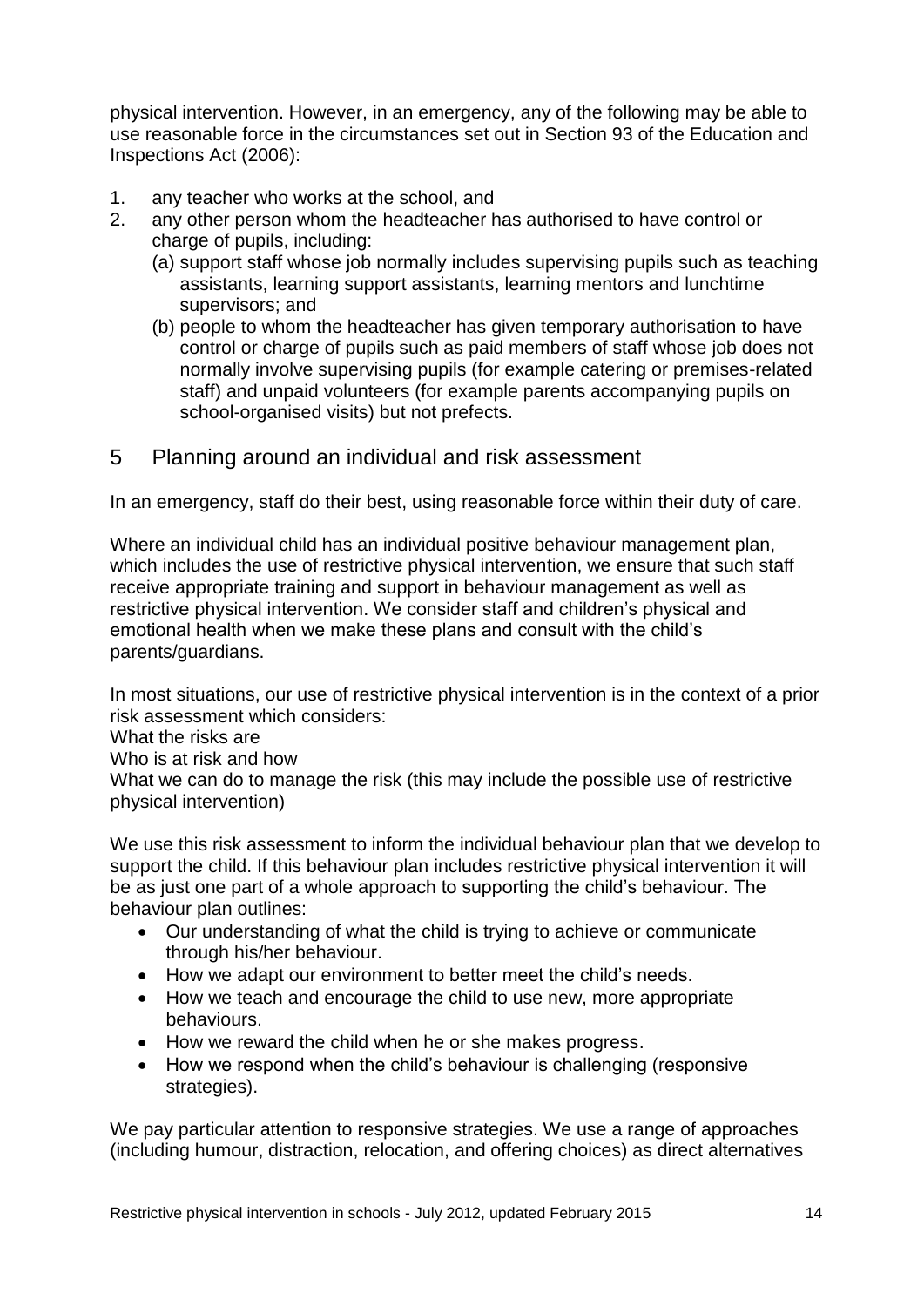to using restrictive physical intervention. We choose these responsive strategies in the light of our risk assessment.

We draw from as many different viewpoints as possible when we anticipate that an individual child's behaviour may require some form of restrictive physical intervention. In particular, we include the child's perspective. We also involve the child's parents (or those with parental responsibility), staff from our school who work with the child, and any visiting support staff (such as Educational Psychologists, Behaviour Support Team workers, Speech and Language Therapists, Social Workers and colleagues from the Child and Adolescent Mental Health Services). We record the outcome from these planning meetings and seek parental signature to confirm their knowledge of our planned approach. We review these plans at least once every four to six months, or more frequently if there are any concerns about the nature of frequency of the use of restrictive physical intervention or where there are any major changes to the child's circumstances.

We recognise that there may be some children within our school who find physical contact in general particularly unwelcome as a consequence of their culture/religious group or disability. There may be others for whom such contact is troubling as a result of their personal history, in particular of abuse. We have systems to alert staff discreetly to such issues so that we can plan accordingly to meet individual children's needs.

### **6 What type of restrictive physical intervention can be used**

Any use of restrictive physical intervention by our staff should be consistent with the principle of reasonable force. In all cases, staff should be guided in their choices of action by the principles in section 2 above.

Staff should not act in ways that might reasonably be expected to cause injury, for example by:

- holding a child around the neck or collar or in any other way that might restrict the child's ability to breathe
- slapping, punching or kicking a child
- twisting or forcing limbs against a joint
- $\bullet$  tripping a child
- holding a child by the hair or ear.

Such actions would normally be considered potentially inappropriate.

We do not plan for and do not allow, except in emergency situations, staff to use seclusion. Seclusion is where a young person is forced to spend time alone in a confined space against their will. We may, however, use withdrawal or time-out in a planned way. We define these as follows:

**Withdrawal** involves taking a young person, with their agreement, away from a situation that has caused anxiety or distress, to a place where they can be observed continuously and supported until they are ready to resume their usual activities.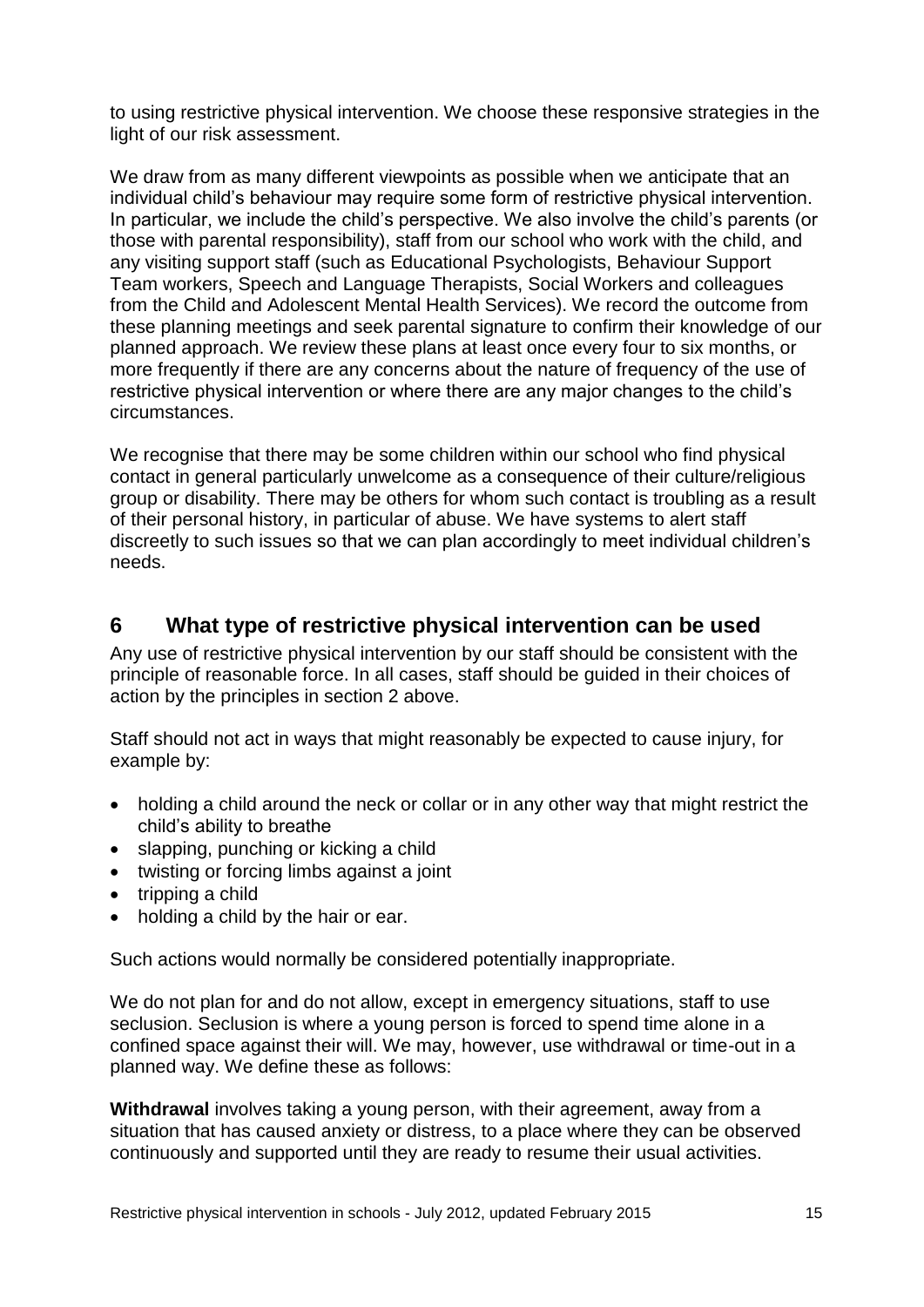**Time-out** is where a response to a young person's inappropriate behaviour includes a specific period of time with no positive reinforcement as part of an overall intervention plan.

Where staff need specific training in the use of restrictive physical intervention, we arrange that they should receive Team Teach training, through Hampshire County Council. This training is accredited through the national accreditation system set up by BILD (British Institute of Learning Disabilities). We ensure that staff have access to appropriate refresher training.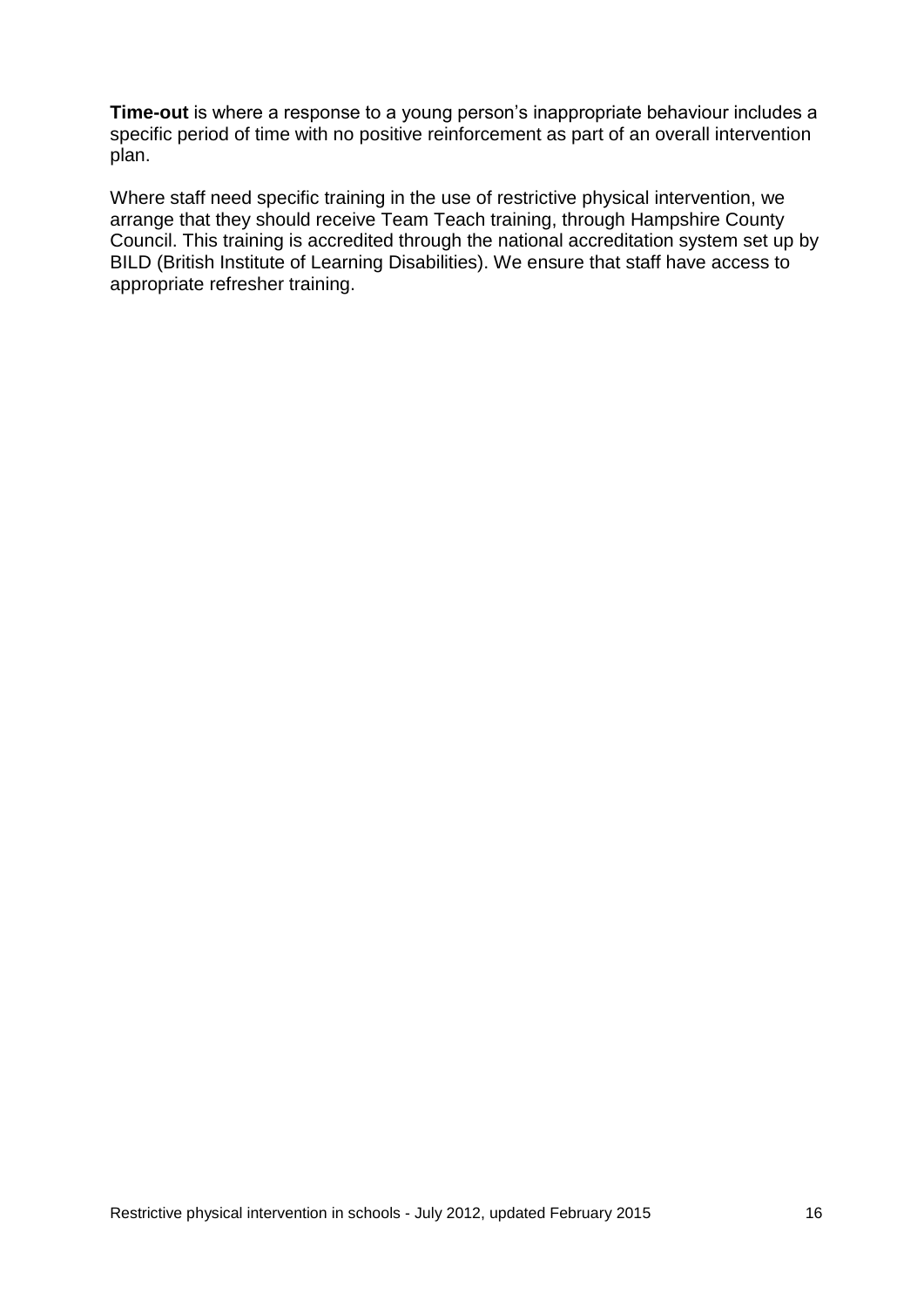Further, we actively work to ensure general training is accessed by our staff in the following areas:

- relating to legal issues policy and risk assessment
- in addition to behaviour management strategies such as positive approaches to behaviour management
- de-escalation techniques and managing.

A record of such training is kept and monitored. See Appendix three.

## **7 Recording and reporting**

We record any use of restrictive physical intervention using the record sheet in the Hampshire *Planning and recording physical interventions in schools* booklet. We do this as soon as possible after an event, ideally within 24 hours. According to the nature of the incident, we may also note it in other records, such as the accident book, violent incident records or child tracking sheets which are also kept in headteacher's/school office and shared with appropriate Children's Services Department, e.g. Health and Safety. Further, our governing body ensures that procedures are in place for recording significant incidents and then reporting these incidents as soon as possible to pupil's parents.

After using restrictive physical intervention, we ensure that the headteacher is informed as soon as possible. We also inform parents by phone (or by letter or note home with the child if this is not possible). A copy of the record form is also available for parents to read.

In rare cases, we might need to inform the police, such as in incidents that involve the possession of weapons. This would be in line with our general practice, informed by the DfE Guidance *Screening, Searching and Confiscation – Advice for Head Teachers, Staff and Governing Bodies* (2014) and Section 45 of the *Violent Crime Reduction Act 2006*.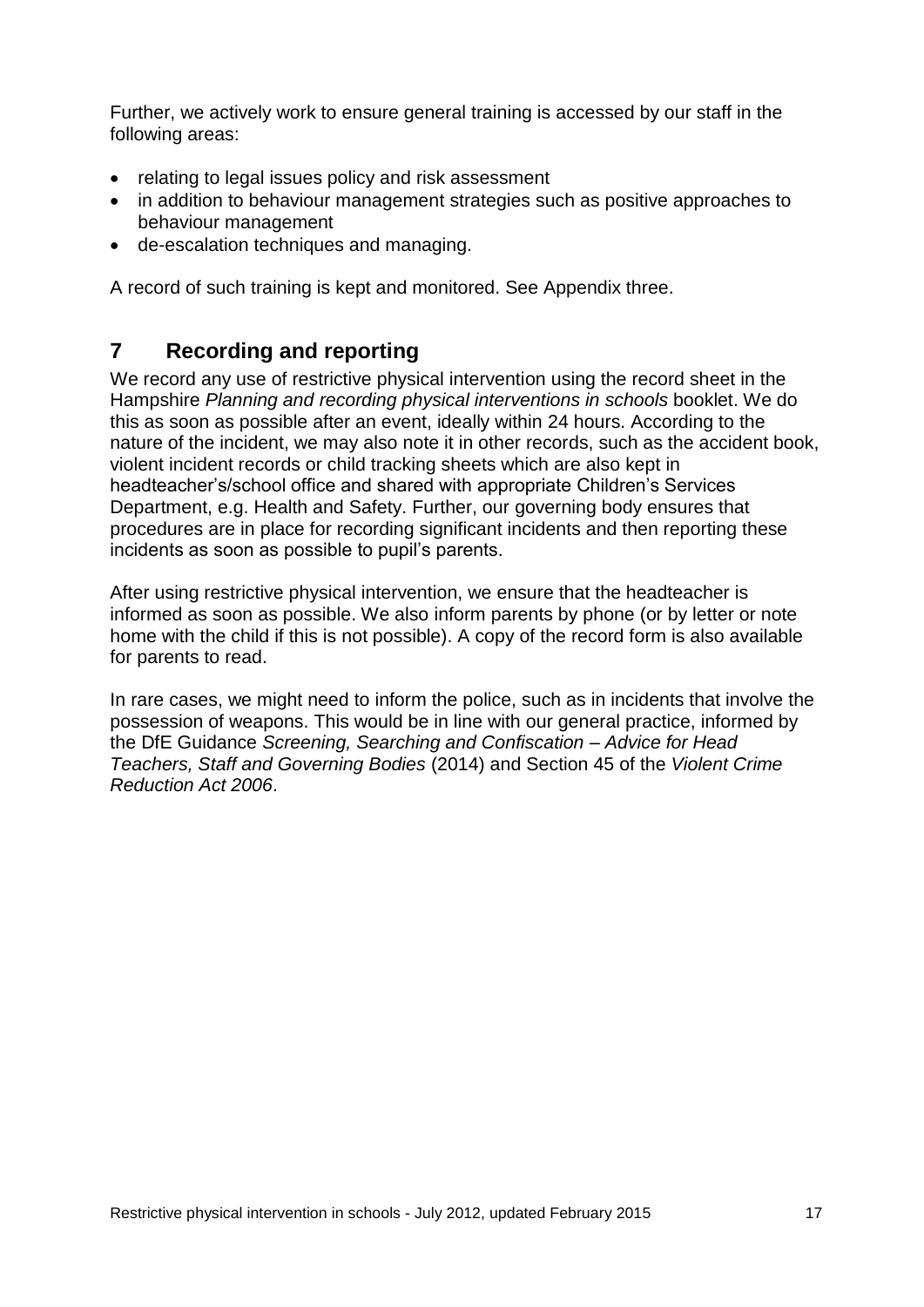## **8 Supporting and reviewing**

We recognise that it is distressing to be involved in a physical intervention, whether as the child being held, the person doing the holding, or someone observing or hearing about what has happened.

After a restrictive physical intervention, we give support to the child so that they can understand why it was necessary. Where we can, we record how the child felt about this<sup>1</sup>. Where it is appropriate, we have the same sort of conversations with other children who observed what happened. In all cases, we will wait until the child has calmed down enough to be able to talk productively and learn from this conversation. If necessary, the child will be asked whether he or she has been injured so that appropriate first aid can be given. This also gives the child an opportunity to say whether anything inappropriate has happened in connection with the incident.

We also support adults who were involved, either actively or as observers, by giving them the chance to talk through what has happened with the most appropriate person from the staff team.

A key aim of our after-incident support is to repair any potential strain to the relationship between the child and the people that were involved in the restrictive physical intervention.

After a restrictive physical intervention, we consider whether the individual behaviour plan needs to be reviewed so that we can reduce the risk of needing to use restrictive physical intervention again.

## **9 Monitoring**

 $\overline{a}$ 

We monitor the use of restrictive physical intervention in our school. \*\*\*\*\*\*\*\*\*\*\*\*\*\*\*and \*\*\*\*<sup>2\*\*\*\*\*\*\*\*\*</sup> are responsible for reviewing the records on a termly basis, and more often if the need arises, so that appropriate action can be taken. The information is also used by the governing body when this policy and related policies are reviewed.

Our analysis considers equalities issues such as age, gender, disability, culture and religion issues in order to make sure that there is no potential discrimination; we also consider potential child protection issues. We look for any trends in the relative use of restrictive physical intervention across different staff members and across different times of day or settings. Our aims are to protect children, to avoid discrimination and to develop our ability to meet the needs of children without using restrictive physical intervention. We report this analysis back to the governing body so that appropriate further action can be taken and monitored.

<sup>1</sup> We use the guidance in the Hampshire document *Planning and recording physical intervention in*  schools (updated 2015) – we support the child to help them record their views.

<sup>2</sup> Insert the names of the relevant people here. These should be a member of staff working with a representative from the governing body.

Restrictive physical intervention in schools - July 2012, updated February 2015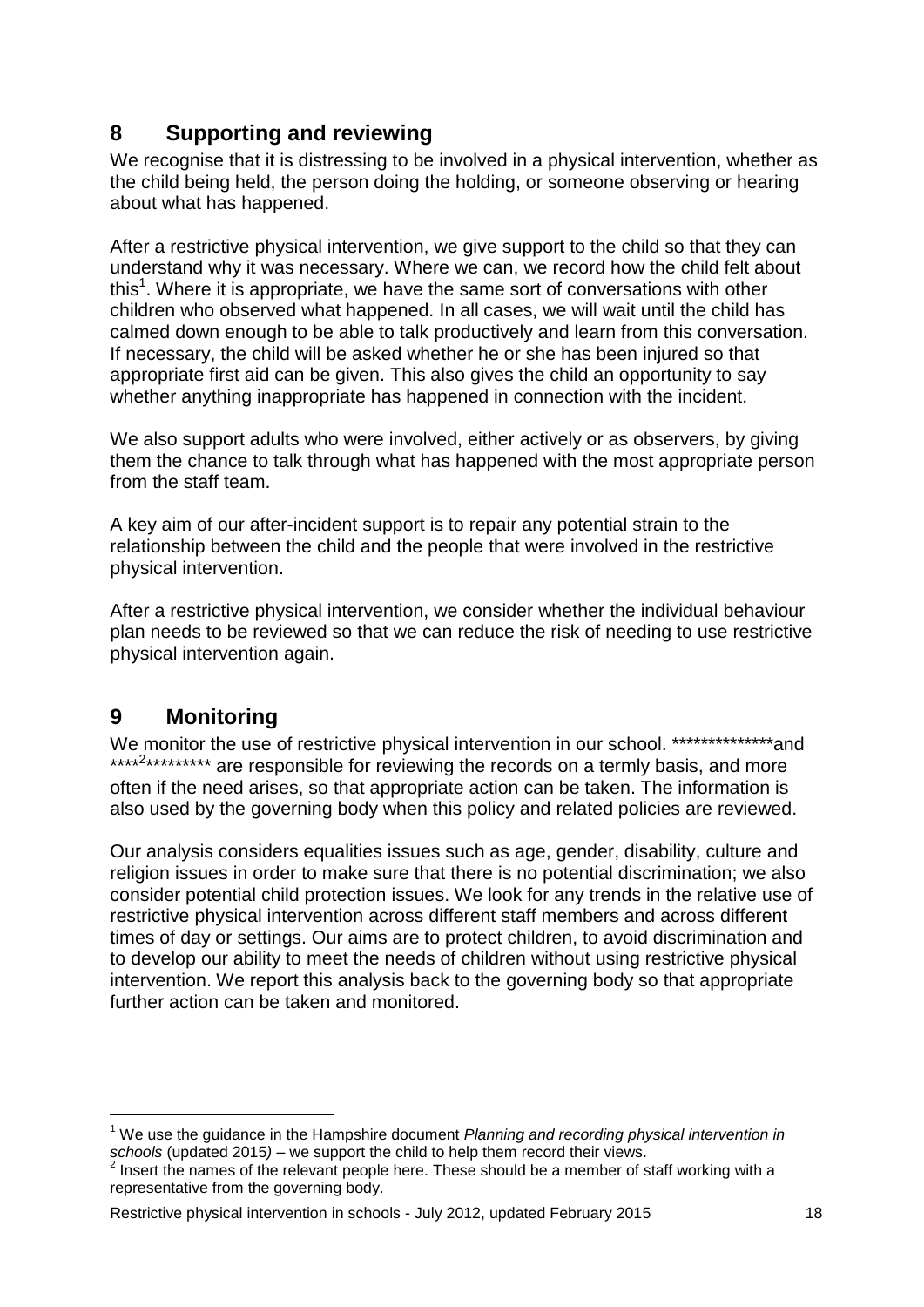## **10 Concerns and complaints**

The use of restrictive physical intervention is distressing to all involved and can lead to concerns, allegations or complaints of inappropriate or excessive use. In particular, a child might complain about the use of restrictive physical intervention in the heat of the moment but on further reflection might better understand why it happened. In other situations, further reflection might lead the child to feel strongly that the use of restrictive physical intervention was inappropriate. This is why we are careful to ensure all children have a chance to review the incident after they have calmed down.

If a child or parent has a concern about the way restrictive physical intervention has been used, our school's complaints procedure explains how to take the matter further and how long we will take to respond to these concerns.

Where there is an allegation of assault or abusive behaviour, we ensure that the headteacher is immediately informed. We would also follow our child protection procedures. In the absence of the headteacher, in relation to restrictive physical intervention, we ensure that the deputy headteacher is informed. If the concern, complaint or allegation concerns the headteacher, we ensure that the Chair of Governors is informed.

Our staff will always seek to avoid injury to the pupil, but it is possible that bruising or scratching may occur accidentally. This is not to be seen as necessarily a failure of professional technique but a regrettable and infrequent side effect of making sure the service user remain safe.

If parents/carers are not satisfied with the way the complaint has been handled, they have the right to take the matter further as set out in our complaints procedure.

The results and procedures used in dealing with complaints are monitored by the governing body.

### **11 Reviewing this policy**

We adopted this policy on February 2015 It is next due for review by February 2017. The policy is due for renewal every 2 years.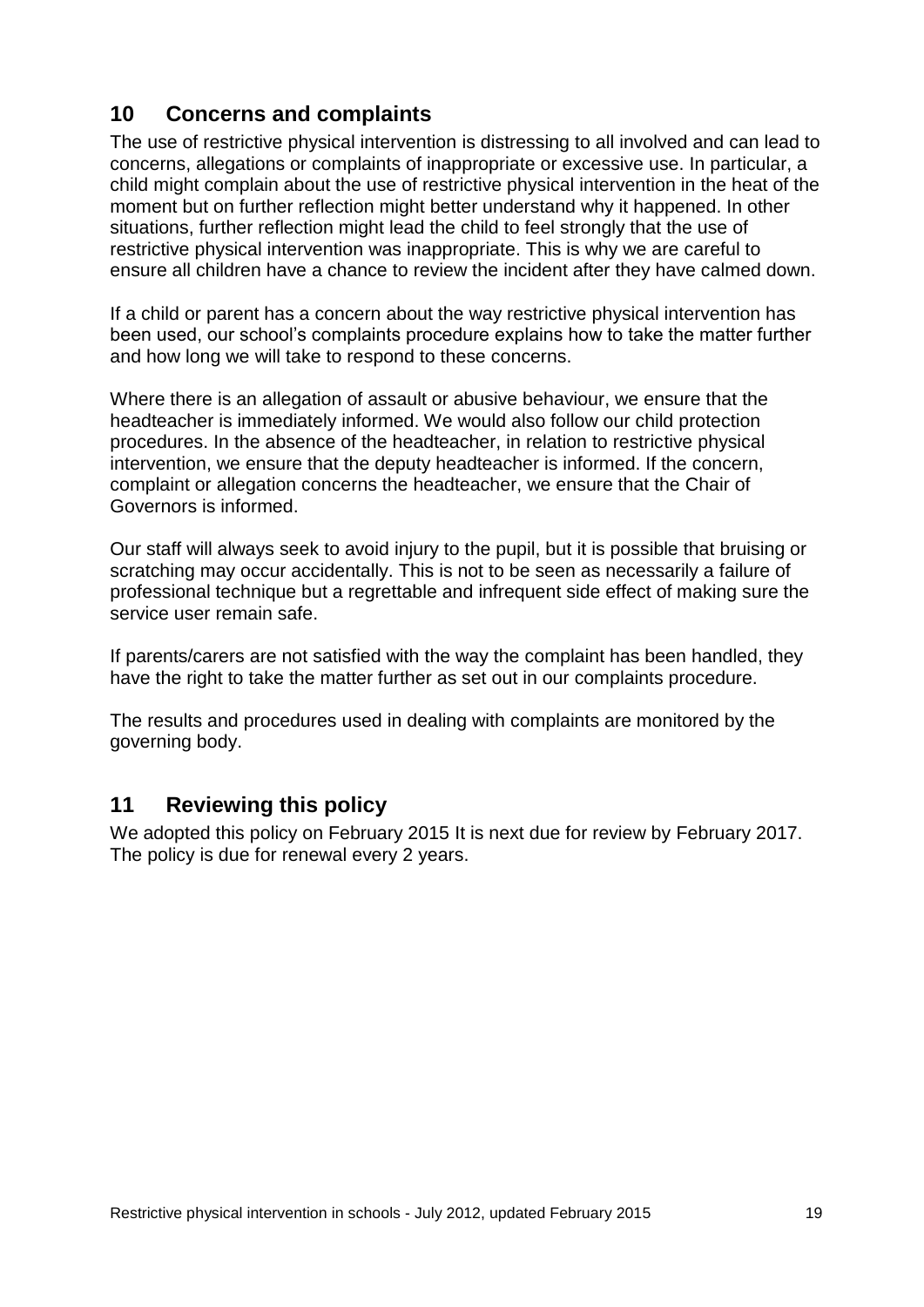# **Appendix One: Summary guidance for staff on the use of physical intervention**

#### **Introduction**

This guidance for staff is a summary of our school's detailed policy on the use of physical intervention. Where staff are in any doubt about the use of physical intervention, they should refer to the full policy.

This summary guidance refers to the use of restrictive physical intervention (restraint) which we define as "when a member of staff uses force intentionally to restrict a child's movement against his or her will". Staff should not feel inhibited from providing physical intervention under other circumstances, such as providing physical support or emotional comfort where such support is professionally appropriate. The use of such support must be consistent with our Child Protection policy.

#### **Who can restrain? Under what circumstances can restraint be used?**

Everyone has the right to use reasonable force to prevent actual or potential injury to people or damage to property (Common law power). Injury to people can include situations where a child's behaviour is putting him or herself at risk. In all situations, staff should always aim to use a less intrusive technique (such as issuing direct instructions, clearing the space of danger or seeking additional support) unless they judge that using such a technique is likely to make the situation worse.

Teachers and other authorised staff (see full policy for more details about this) may also use reasonable force where a child's behaviour is prejudicial to the maintenance of good order. Staff should be very cautious about using restrictive physical intervention under such circumstances, as it would only be appropriate in exceptional circumstances.

Statutory power - Section 93 of the *Education and Inspections Act* (2006) enables school staff under statutory power to use such force as is reasonable and proportionate to prevent a pupil from doing or continuing to do any of the following:

- committing an offence (or, for a pupil under the age of criminal responsibility, what would be an offence for an older pupil)
- causing personal injury to, or damage to the property of, any person (including the pupil himself) and
- prejudicing the maintenance of good order and discipline at the school or among any pupils receiving education at the school, whether during a teaching session or otherwise).

Restraint should never be used as a substitute for good behaviour management, nor should it be employed in an angry, frustrated, threatening or punishing manner.

Restrictive physical intervention in schools - July 2012, updated February 2015 20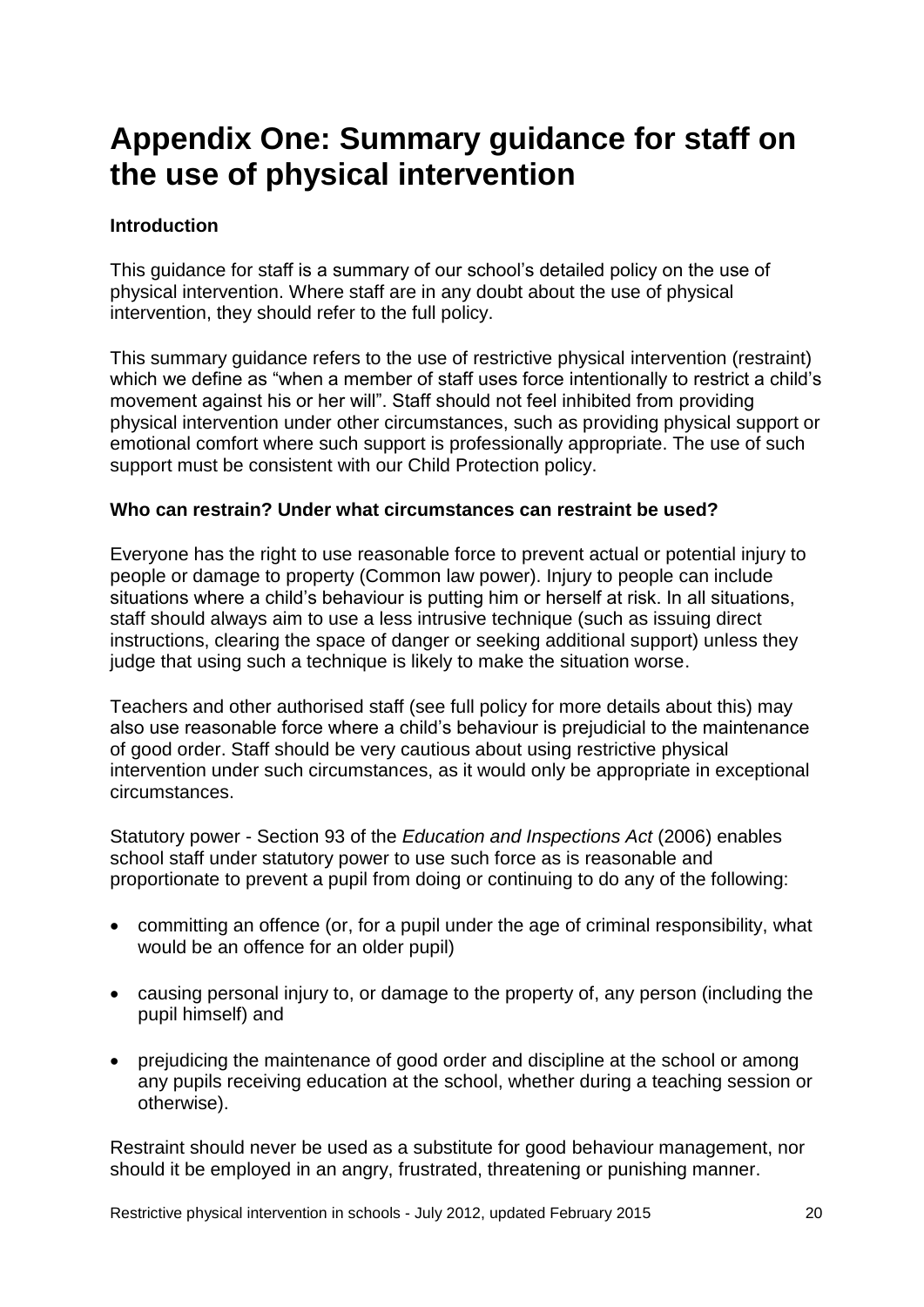Although all staff have a duty of care to take appropriate steps in a dangerous situation, this does not mean that they have to use restraint if they judge that their attempts to do so are likely to escalate the situation. They may instead issue a direction to stop, call for additional assistance or take appropriate action to make the environment as safe as possible (e.g. by clearing the room of children).

Where it is anticipated that a individual pupil's behaviour makes it likely that they may be restrained, a risk assessment and intervention plan should be developed and implemented.

#### **What type of restraint can be used?**

Any use of restrictive physical intervention should be consistent with the principle of reasonable force. This means it needs to be in proportion to the risks of the situation, and that as little force is used as possible, for as short a period of time, in order to restore safety. Staff should:

#### **Before physical contact:**

Use all reasonable efforts to avoid the use of physical intervention to manage children's behaviour. This includes issuing verbal instructions and a warning of an intention to intervene physically.

Try to summon additional support before intervening. Such support may simply be present as an observer, or may be ready to give additional physical support as necessary.

Be aware of personal space and the way that physical risks increase when a member of staff enters the personal space of a distressed or angry child. (Staff should also note that any uninvited interference with a student's property may be interpreted by them as an invasion of their personal space.) Staff should either stay well away, or close the gap between themselves and the child very rapidly, without leaving a "buffer zone" in which they can get punched or kicked.

Avoid using a "frontal", "squaring up" approach, which exposes the sensitive parts of the body, and which may be perceived as threatening. Instead, staff should adopt a sideways stance, with their feet in a wide, stable base. This keeps the head in a safer position, as well as turning the sensitive parts of the body away from punches or kicks. Hands should be kept visible, using open palms to communicate lack of threat.

#### **Where physical contact is necessary:**

Aim for side-by-side contact with the child. Staff should avoid positioning themselves in front of the child (to reduce the risk of being kicked) and should also avoid adopting a position from behind that might lead to allegations of sexual misconduct. In the sideby-side position, staff should aim to have no gap between the adult's and child's body. This minimises the risk of impact and damage.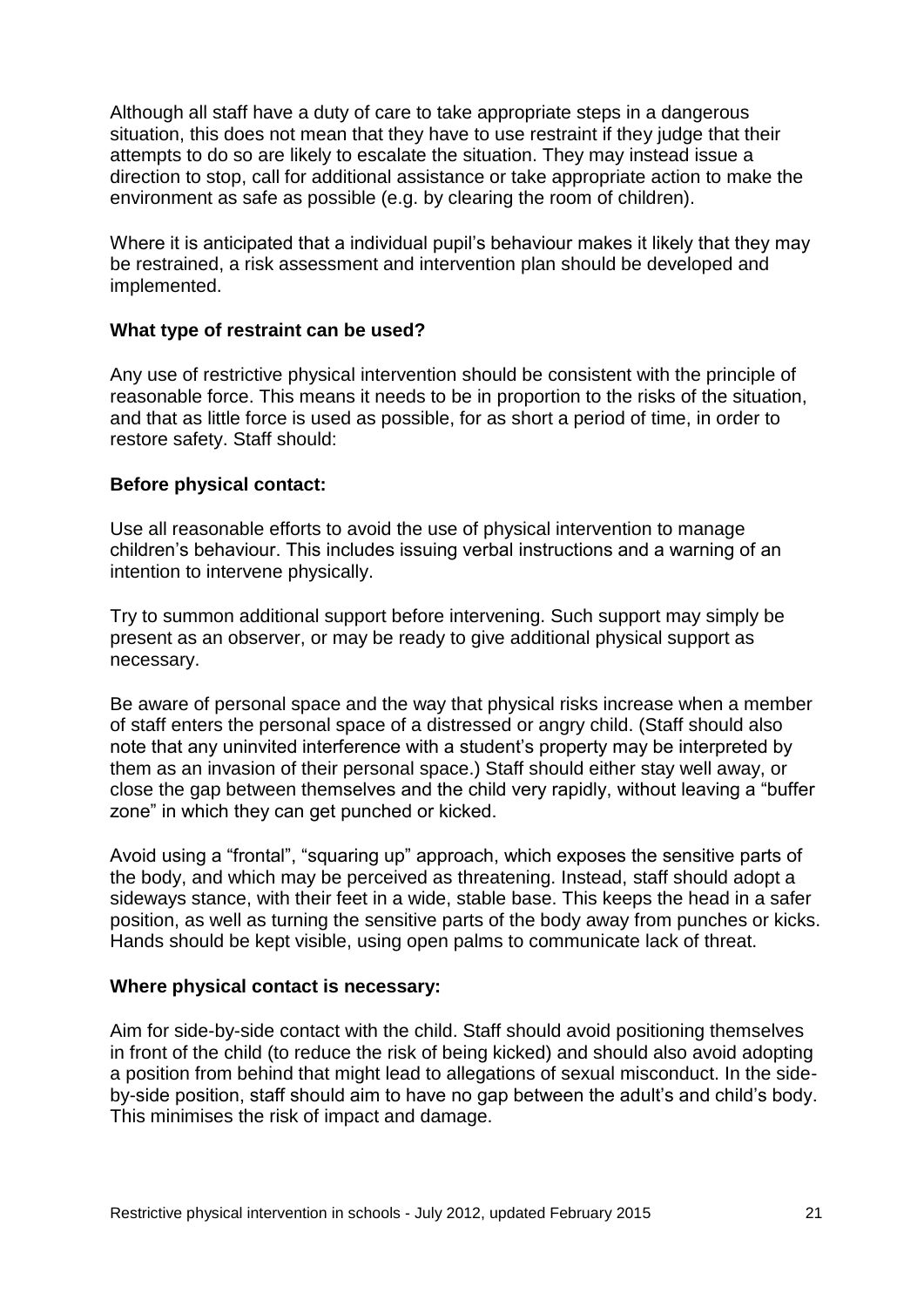Aim to keep the adult's back as straight and aligned (untwisted) as possible. We acknowledge that this is difficult, given that the children we work with are frequently smaller than us.

Beware in particular of head positioning, to avoid clashes of heads with the child.

Hold children by "long" bones, i.e. avoid grasping at joints where pain and damage are most likely. For example, staff should aim to hold on the forearm or upper arm rather than the hand, elbow or shoulder.

Ensure that there is no restriction to the child's ability to breathe. In particular, this means avoiding holding a child around the chest cavity or stomach.

Do all that they can to avoid lifting children.

Keep talking to the child (for example, "When you stop kicking me, I will release my hold") unless it is judged that continuing communication is likely to make the situation worse.

Don't expect the child to apologise or show remorse in the heat of the moment.

Use as little restrictive force as is necessary in order to maintain safety and for as short a period of time as possible.

#### **After an incident**

It is distressing to be involved in a restrictive physical intervention, whether as the child being held, the person doing the holding, or someone observing or hearing about what has happened. All those involved in the incident should receive support to help them talk about what has happened and, where necessary, record their views.

Where appropriate, we also encourage staff to contact the Employee Support Line (ESL), a free and confidential counselling/support line on 023 8062 6606 or Teacher Support Line on 08000 562 561.

Staff should inform the headteacher as soon as possible after an incident of restrictive physical intervention; parents/carers should also be informed. The physical intervention record sheet should be completed as soon as possible and in any event within 24 hours of the incident. There should also be a review following the incident so that lessons can be learned to reduce the likelihood of recurrence in the future.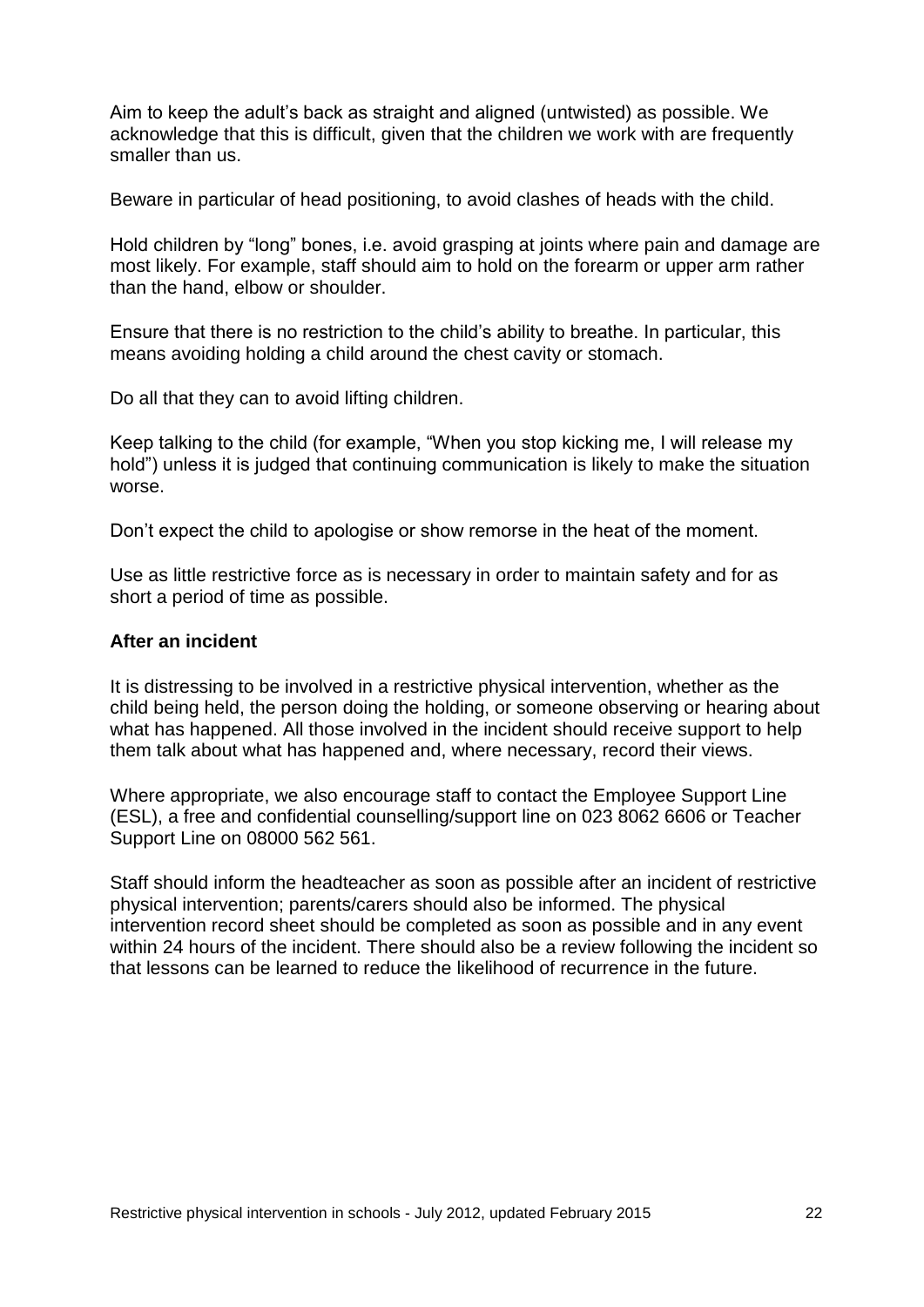# **Appendix Two: Authorised staff**

Teachers and those whose contracts give them control and charge of pupils are authorised by statute to use reasonable force if necessary in order to prevent a pupil from doing, or continuing to do any of the following:

- 1. committing an offence (or, for a pupil under the age of criminal responsibility, what would be an offence for an older pupil).
- 2. causing personal injury to, or damage to the property (including the pupil himself).
- 3. prejudicing the maintenance of good order and discipline at the school or among any pupils receiving education at the school, whether during a teaching session or otherwise.

However, we are cautious about the use of restrictive physical intervention under the "prejudicial to the maintenance of good order and discipline" clause and would only do this in exceptional circumstances, with staff that know the student well and who are able to make informed judgements about the relative risks of using, or not using, restrictive physical intervention.

The headteacher may wish to specifically authorise other individuals to have control and charge of pupils for a specific period of time, e.g. for the duration of a school trip. The headteacher should ensure that these people, and everyone automatically authorised by contract, are aware of what the authorisation means. The headteacher should also ensure that those not authorised have been told what steps to take in the case of an emergency.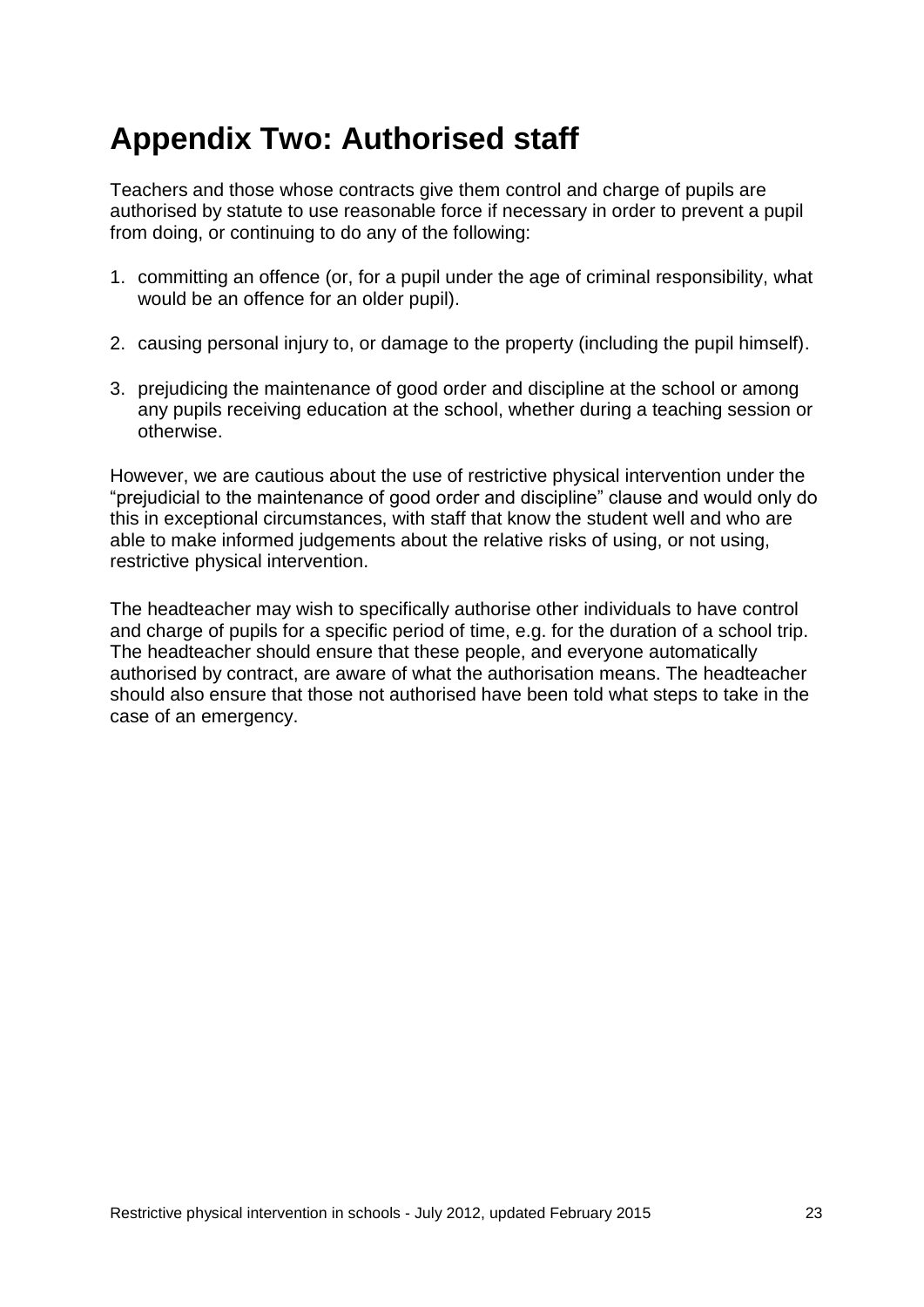# **Appendix Three: Record of staff training**

The table below is record of all staff training relating to behaviour management, preventative approaches, managing conflict and restrictive physical intervention techniques.

| <b>Names of those</b><br>trained | Dates of training   Course attended | <b>Dates for future</b><br>refresher training |
|----------------------------------|-------------------------------------|-----------------------------------------------|
|                                  |                                     |                                               |
|                                  |                                     |                                               |
|                                  |                                     |                                               |
|                                  |                                     |                                               |
|                                  |                                     |                                               |
|                                  |                                     |                                               |
|                                  |                                     |                                               |
|                                  |                                     |                                               |
|                                  |                                     |                                               |
|                                  |                                     |                                               |
|                                  |                                     |                                               |
|                                  |                                     |                                               |

# **Appendix Four: Risk Assessment document**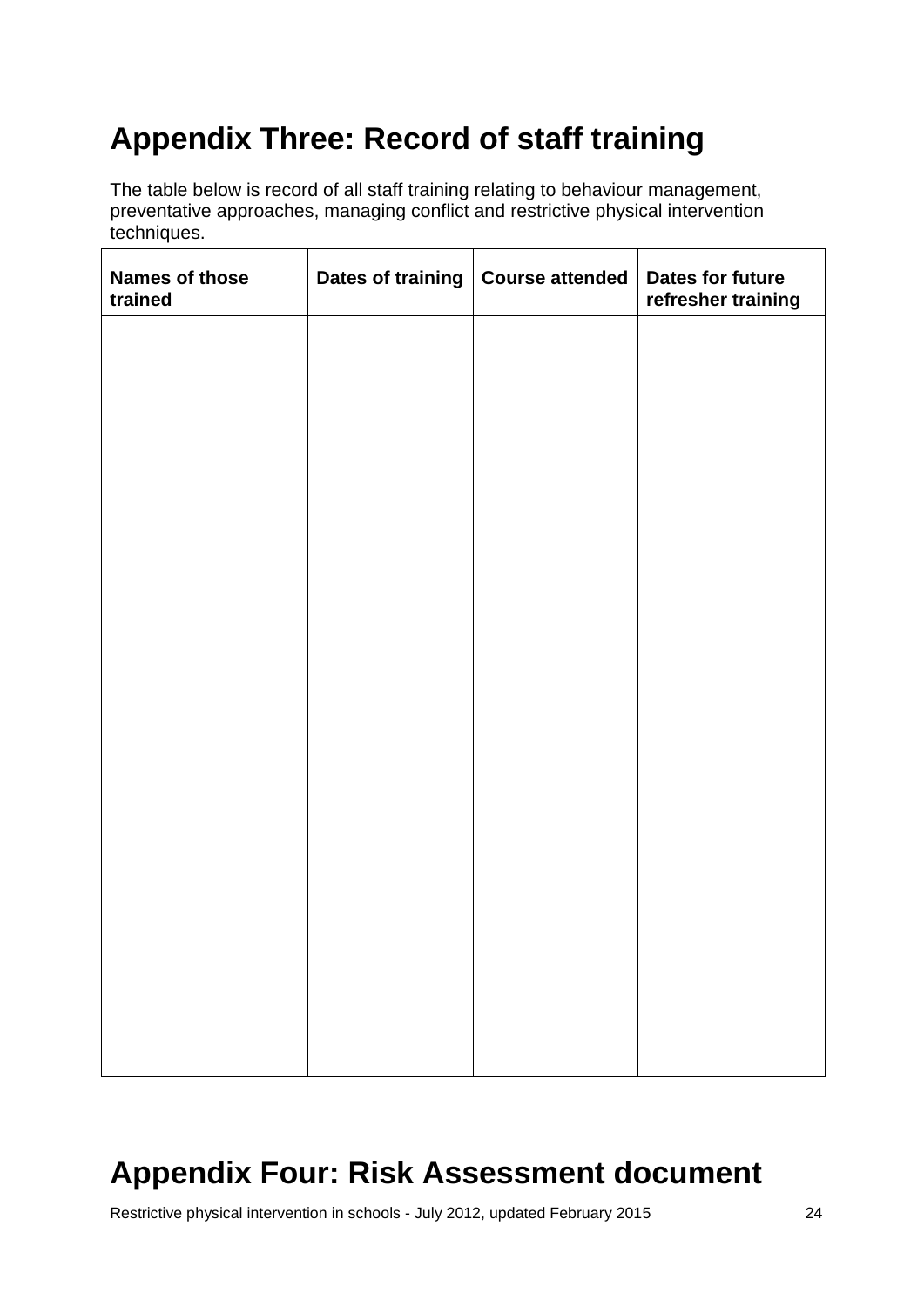### **CHILDREN'S SERVICES RISK ASSESSMENT TEMPLATE FORM RATF-024**

**Challenging Behaviour In School Risk Assessment** *(replace with more accurate title of risk assessment if required)*

To be completed using local information & using the **Part 3 Guidance Notes** within this document

**This assessment is in three parts: Part 1 – General information & assessment summary comments Part 2 – The assessment Part 3 – Guidance notes for carrying out the assessment**

**PART 1 GENERAL INFORMATION & ASSESSMENT SUMMARY COMMENTS**

| <b>School / Site</b>               | Insert school or site where assessment being carried out          |
|------------------------------------|-------------------------------------------------------------------|
|                                    |                                                                   |
| Name of pupil                      | Insert name of pupil whose behaviour is being assessed            |
|                                    |                                                                   |
| Year group                         | Insert year group of pupil under assessment                       |
|                                    |                                                                   |
| <b>Assessment date</b>             | Insert date when risk assessment is being carried out             |
|                                    |                                                                   |
| <b>Assessment serial</b><br>number | Insert local serial/identification number for future<br>reference |
|                                    |                                                                   |

| <b>Assessor's comments</b> | Insert comments relevant to findings as<br>appropriate |
|----------------------------|--------------------------------------------------------|
|                            |                                                        |

| Name of assessor   Signature of | assessor | <b>Date</b> |
|---------------------------------|----------|-------------|
|---------------------------------|----------|-------------|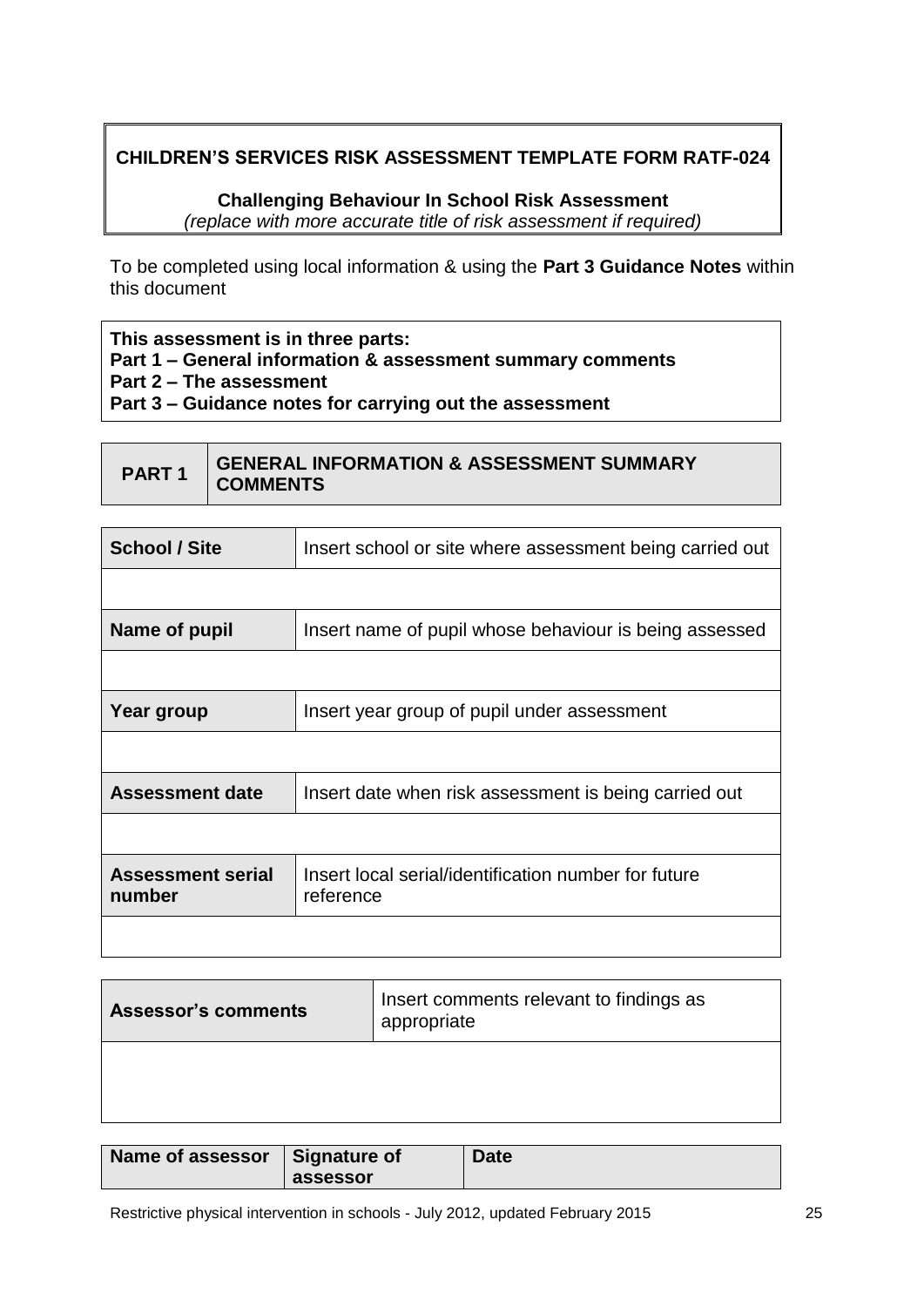| <b>Assessment</b><br>reviews | Set future review dates and sign/comment upon comments               |  |  |  |  |
|------------------------------|----------------------------------------------------------------------|--|--|--|--|
| <b>Review date</b>           | <b>Reviewer</b><br><b>Remarks</b><br><b>Reviewed by</b><br>signature |  |  |  |  |
|                              |                                                                      |  |  |  |  |
|                              |                                                                      |  |  |  |  |
|                              |                                                                      |  |  |  |  |

|  | <b>PART 2</b>   The Assessment |
|--|--------------------------------|
|--|--------------------------------|

#### **Behaviours causing concern**

Use Table One to record the first two aspects of the risk assessment.

#### **Target**

The target column should be used to indicate the person to whom the challenging behaviour is usually directed, using the following key:

| <b>Self</b>  | The pupil – him or herself                                              |
|--------------|-------------------------------------------------------------------------|
| <b>Staff</b> | Members of staff                                                        |
| Visitor      | Visitors to the school; members of the public<br>when outside of school |
|              |                                                                         |

**Pupils** Other pupils

**Property** The physical environment

#### **Probability**

Record an informed estimate of the likelihood that the behaviour will occur again, ranging from:

- **HL** Highly likely. Existing evidence leads staff to conclude that the behaviour is more likely than not to occur again.
- **L** Likely. There is a possibility that the behaviour will occur again.
- **U** Unlikely. Although the behaviour has occurred before, the context has changed or can be changed to make it unlikely to happen again

#### **Seriousness**

Make a judgement about the seriousness of each predicted behaviour.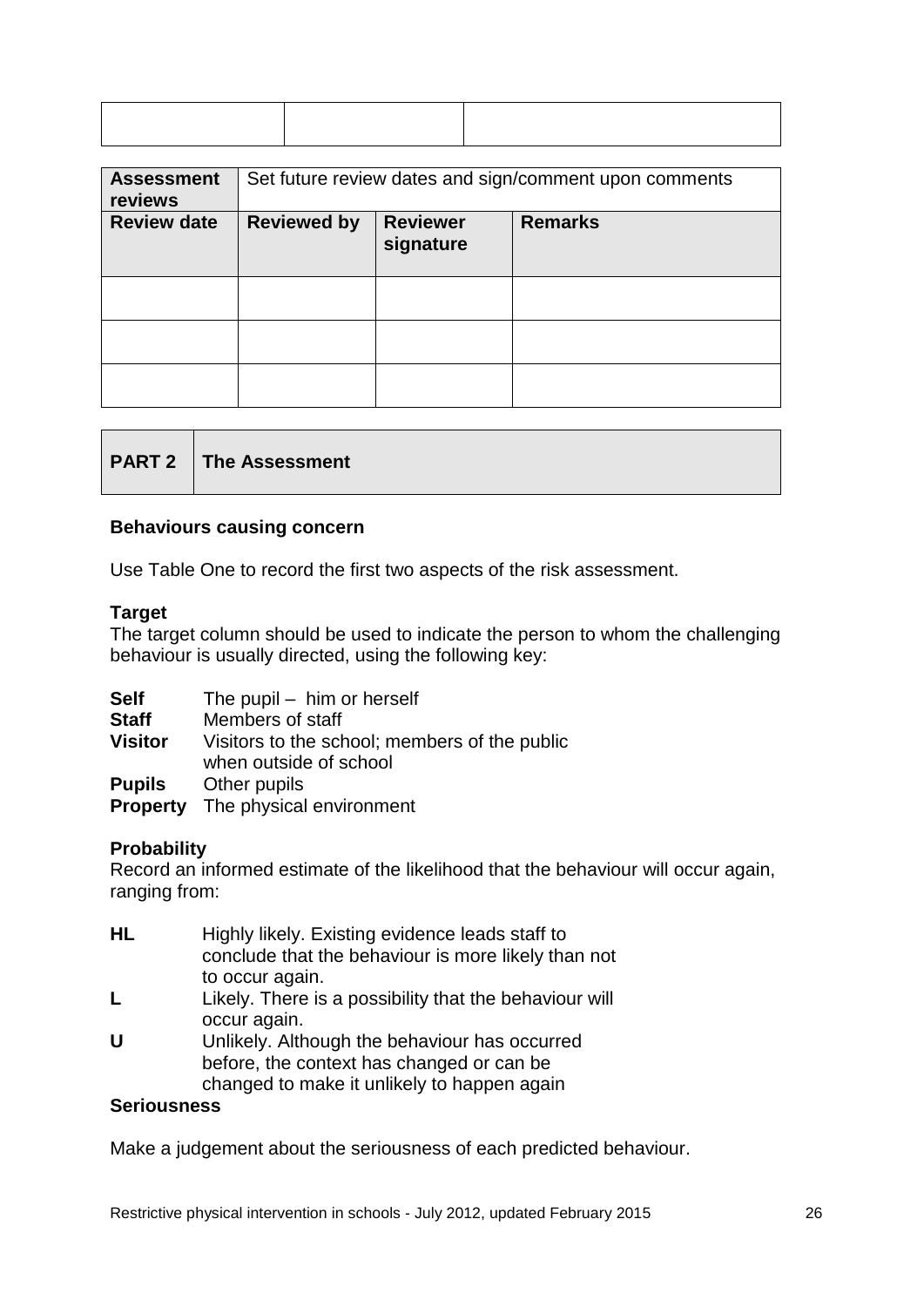- **A** This would include physical injury requiring medical attention beyond basic first aid; extensive damage to property; significant distress caused to self or others; or lengthy disruption to the normal school routines.
- **B** This includes physical injury requiring basic first aid within the school; minor damage to property; some distress caused to self or others; or brief disruption to normal school routines.
- **C** No physical injury or damage to property; minor distress or disruption.

#### **Influencing factors**

These are described in more detail in Table Two. The numbers referring to each factor may be transcribed as appropriate.

#### **Table One**

| <b>BEHAVIOURS CAUSING CONCERN</b> |               |                    |                    |                            |
|-----------------------------------|---------------|--------------------|--------------------|----------------------------|
| <b>Behaviour</b><br>(risk)        | <b>Target</b> | <b>Probability</b> | <b>Seriousness</b> | <b>Influencing factors</b> |
| Verbal                            |               |                    |                    |                            |
| aggression                        |               |                    |                    |                            |
| (threatening,                     |               |                    |                    |                            |
| swearing)                         |               |                    |                    |                            |
| Physical                          |               |                    |                    |                            |
| aggression:                       |               |                    |                    |                            |
| Kicking                           |               |                    |                    |                            |
| Punching                          |               |                    |                    |                            |
| <b>Biting</b>                     |               |                    |                    |                            |
| Scratching                        |               |                    |                    |                            |
| Spitting                          |               |                    |                    |                            |
| (circle as                        |               |                    |                    |                            |
| appropriate)                      |               |                    |                    |                            |
| Hair                              |               |                    |                    |                            |
| pulling                           |               |                    |                    |                            |
| Intimidation                      |               |                    |                    |                            |
| communi-                          |               |                    |                    |                            |
| cated by                          |               |                    |                    |                            |
| physical                          |               |                    |                    |                            |
| action                            |               |                    |                    |                            |
| Other $-$                         |               |                    |                    |                            |
| please                            |               |                    |                    |                            |
| specify                           |               |                    |                    |                            |
| Property                          |               |                    |                    |                            |
| destruction                       |               |                    |                    |                            |
| Running                           |               |                    |                    |                            |

┑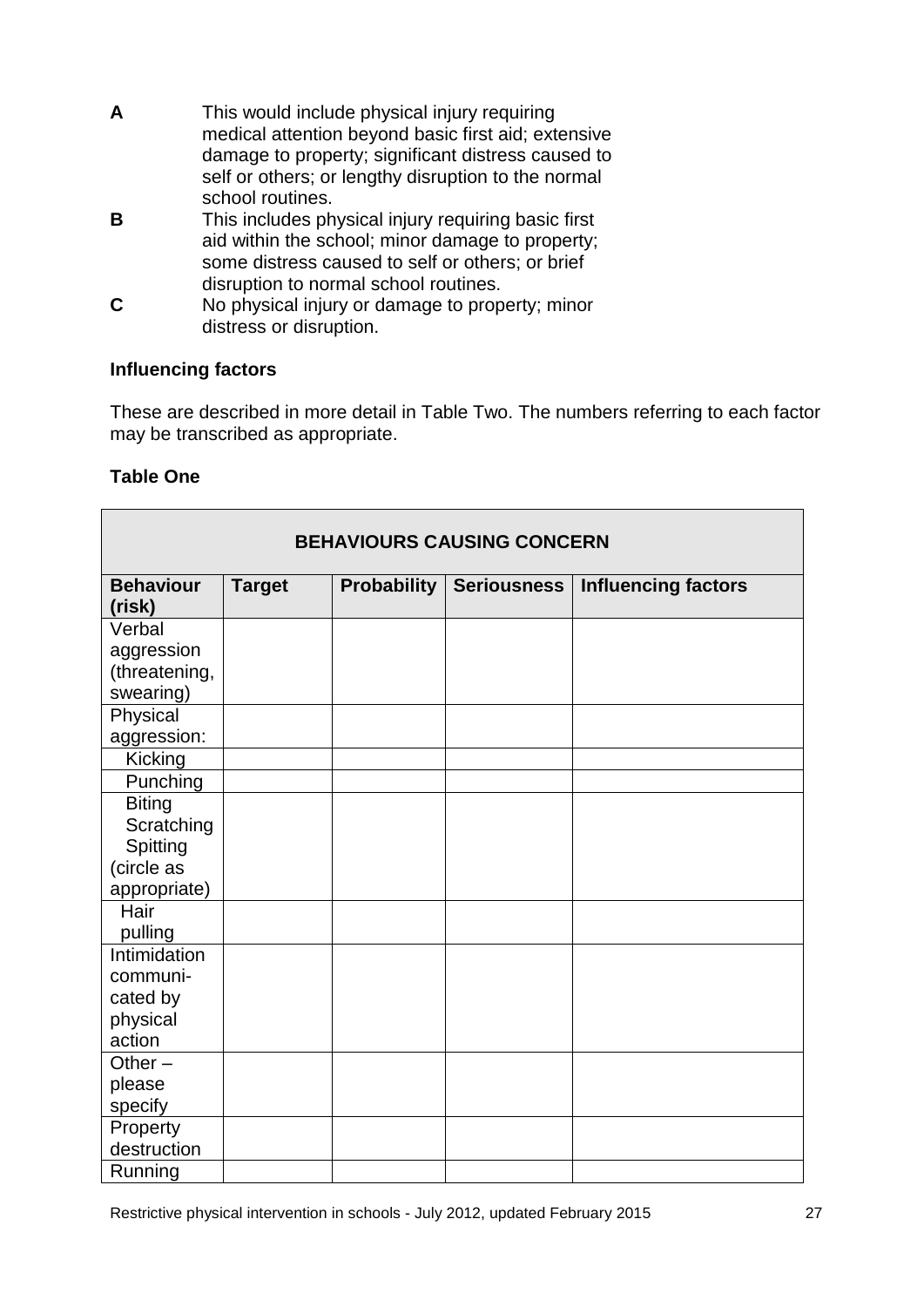| away from   |  |  |
|-------------|--|--|
| immediate   |  |  |
| environ-    |  |  |
| ment        |  |  |
| Running off |  |  |
| site        |  |  |
| Refusal to  |  |  |
| move        |  |  |
| Use of      |  |  |
| equipment   |  |  |
| as weapon   |  |  |
| (throwing   |  |  |
| or hitting) |  |  |
| Use of      |  |  |
| weapon      |  |  |
| Other       |  |  |
| (please     |  |  |
| specify)    |  |  |

#### **Influencing factors**

Risk assessment also involves an analysis of the "hazards" – the environmental factors which influence the probability of the behaviour causing concern. In a school situation, these "hazards" are likely to include features of the daily timetable, and interaction with other pupils, and even the skills that adults demonstrate when working with the pupil.

Use Table Two below to show the factors that are associated with the behaviours causing concern.

**Table Two (overleaf)**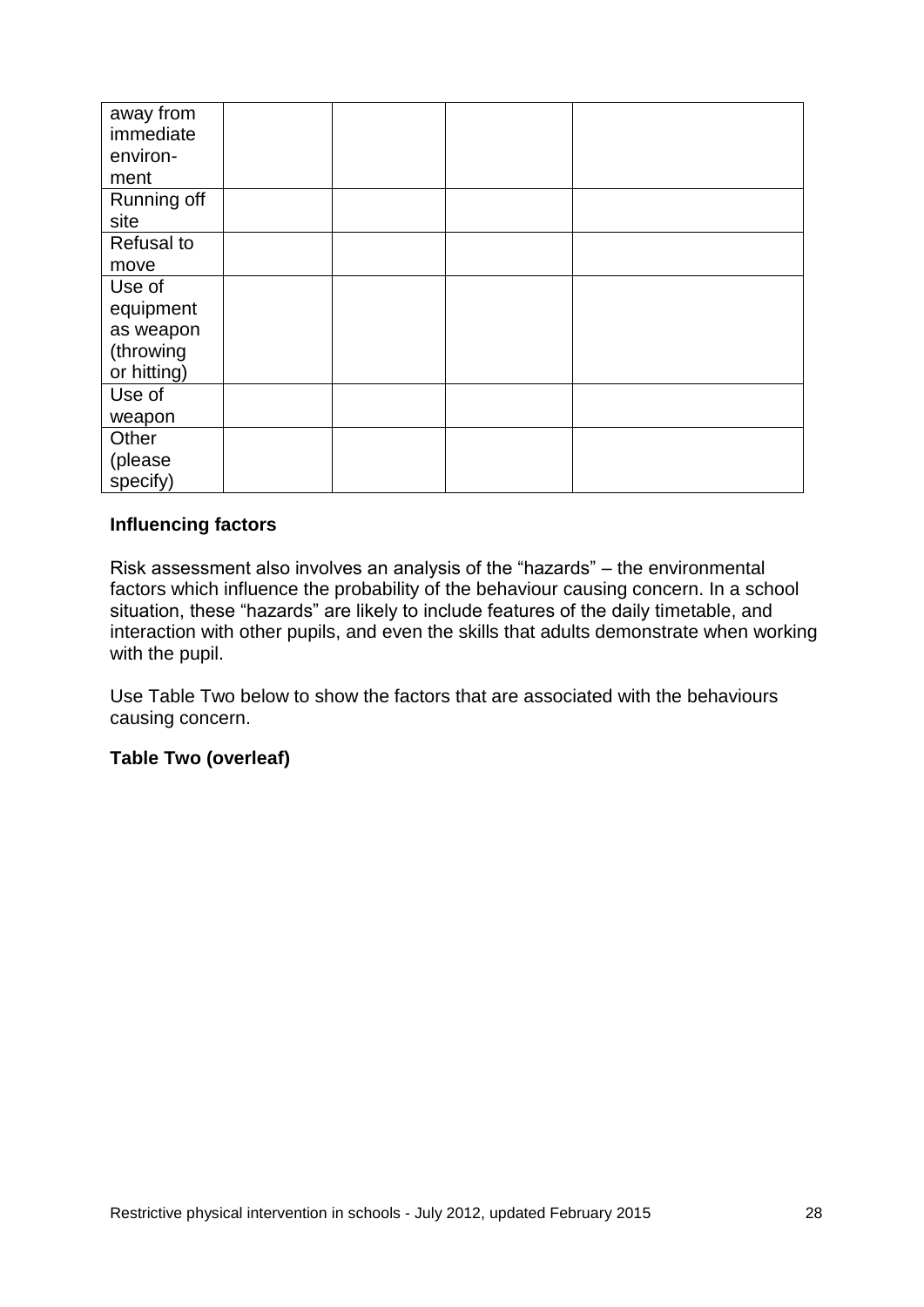|    | <b>POSSIBLE INFLUENCING FACTORS</b>                                                                                                                                                              |  |  |  |  |  |
|----|--------------------------------------------------------------------------------------------------------------------------------------------------------------------------------------------------|--|--|--|--|--|
| 1. | Periods of unstructured activity                                                                                                                                                                 |  |  |  |  |  |
| 2. | <b>Transition times</b>                                                                                                                                                                          |  |  |  |  |  |
| 3. | Availability of dangerous equipment                                                                                                                                                              |  |  |  |  |  |
| 4. | Periods of increased pressure e.g.<br>Home factors (change of home circumstances)<br>a<br>School factors (assessment periods, routine<br>b<br>changes)<br>$\mathbf{C}$<br>Other (please specify) |  |  |  |  |  |
| 5. | Spaces which involve close physical proximity                                                                                                                                                    |  |  |  |  |  |
| 6. | Particular pupils/adults (please specify)                                                                                                                                                        |  |  |  |  |  |
| 7. | Other (please specify)                                                                                                                                                                           |  |  |  |  |  |

Some influencing factors will be particularly closely related to particular behaviours. You may choose to show this by recording the number relating to each influencing factor in the final column of Table One. This will enable you to plan your preventive measures more specifically.

#### **Preventive measures**

A range of common preventive measures can be taken to reduce the risk associated with challenging behaviour. Use the table below to show whether these are:

- Currently in place (**P**)
- Currently being actioned (**A**)
- Felt to be inappropriate to the particular risks presented (**I**)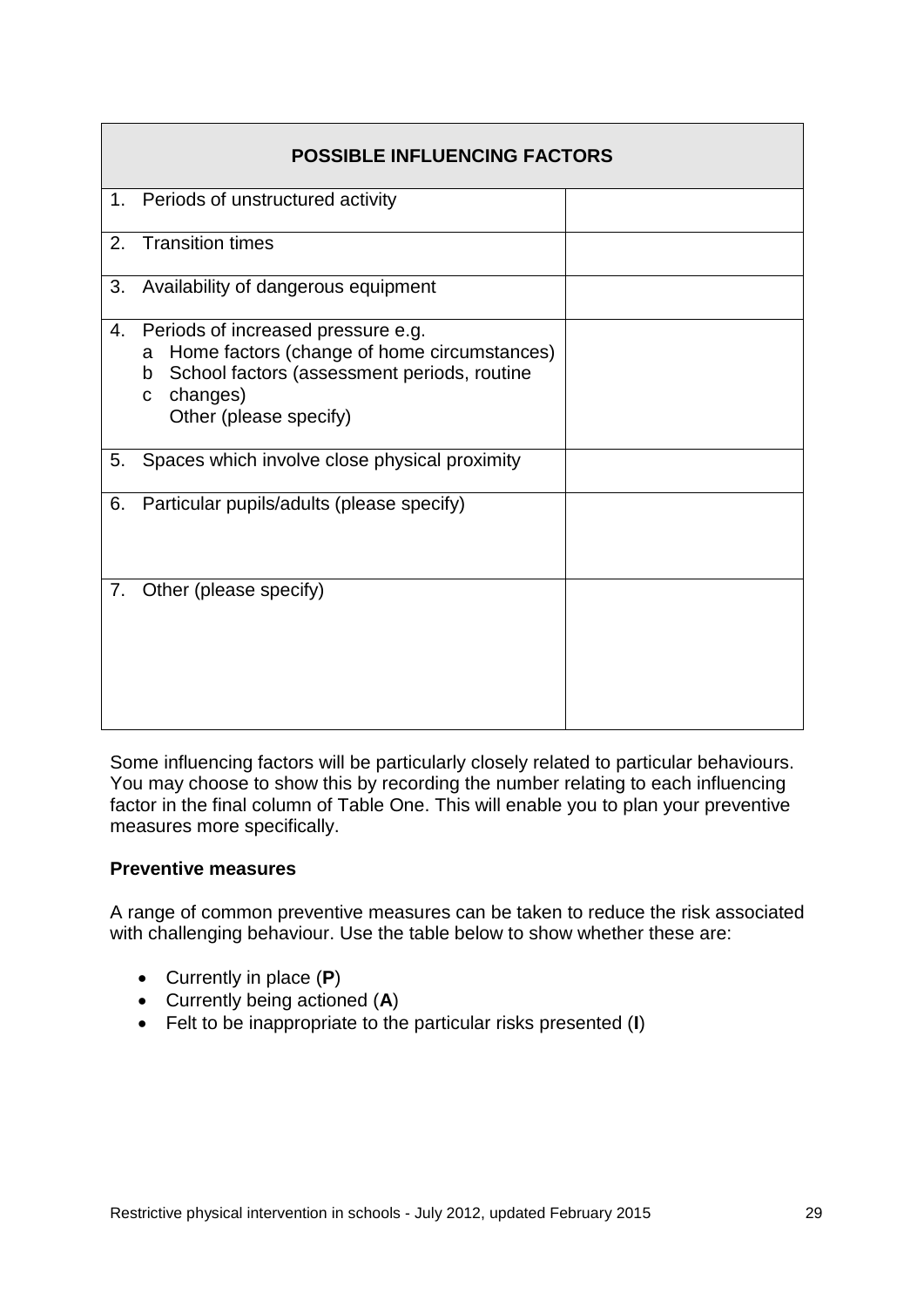### **Table Three**

| <b>PREVENTIVE MEASURES</b>                                                                                                                                                                             | P | A |  |  |  |  |
|--------------------------------------------------------------------------------------------------------------------------------------------------------------------------------------------------------|---|---|--|--|--|--|
| <b>Proactive measures</b>                                                                                                                                                                              |   |   |  |  |  |  |
| Eliciting pupil view in planning and review                                                                                                                                                            |   |   |  |  |  |  |
| Providing regular feedback and pastoral support to<br>pupil                                                                                                                                            |   |   |  |  |  |  |
| Involving parent/carer in decision-making and planning                                                                                                                                                 |   |   |  |  |  |  |
| Involving outside agencies (e.g. EP, EWO, Social<br>Services)                                                                                                                                          |   |   |  |  |  |  |
| Establishing an individual plan                                                                                                                                                                        |   |   |  |  |  |  |
| Providing regular supervision to staff working with the<br>pupil                                                                                                                                       |   |   |  |  |  |  |
| Adapting curriculum arrangements to reflect challenge,<br>choice and structure levels appropriate to the pupil's<br>assessed needs                                                                     |   |   |  |  |  |  |
| Adapting group arrangements to promote positive peer<br>models and minimise inappropriate contact                                                                                                      |   |   |  |  |  |  |
| Arranging furniture and other equipment to minimise<br>movement and frustration                                                                                                                        |   |   |  |  |  |  |
| Providing frequent rest or change of activity<br>opportunities                                                                                                                                         |   |   |  |  |  |  |
| Establishing a positive teaching programme to<br>increase the pupil's range of appropriate skills                                                                                                      |   |   |  |  |  |  |
| Providing a range of rewards which the pupil can earn<br>by demonstrating the skills defined in the teaching<br>programme,                                                                             |   |   |  |  |  |  |
| and through other appropriate behaviour<br>Identifying the message communicated by the pupil's<br>behaviour                                                                                            |   |   |  |  |  |  |
| Agreeing key reactive strategies for handling incidents<br>of challenging behaviour with all staff likely to be in<br>contact with the pupil, and ensuring that these plans<br>are shared with parents |   |   |  |  |  |  |
| Providing staff support at difficult times, such as start<br>of day, changeover between lessons, break times,<br>specific lessons                                                                      |   |   |  |  |  |  |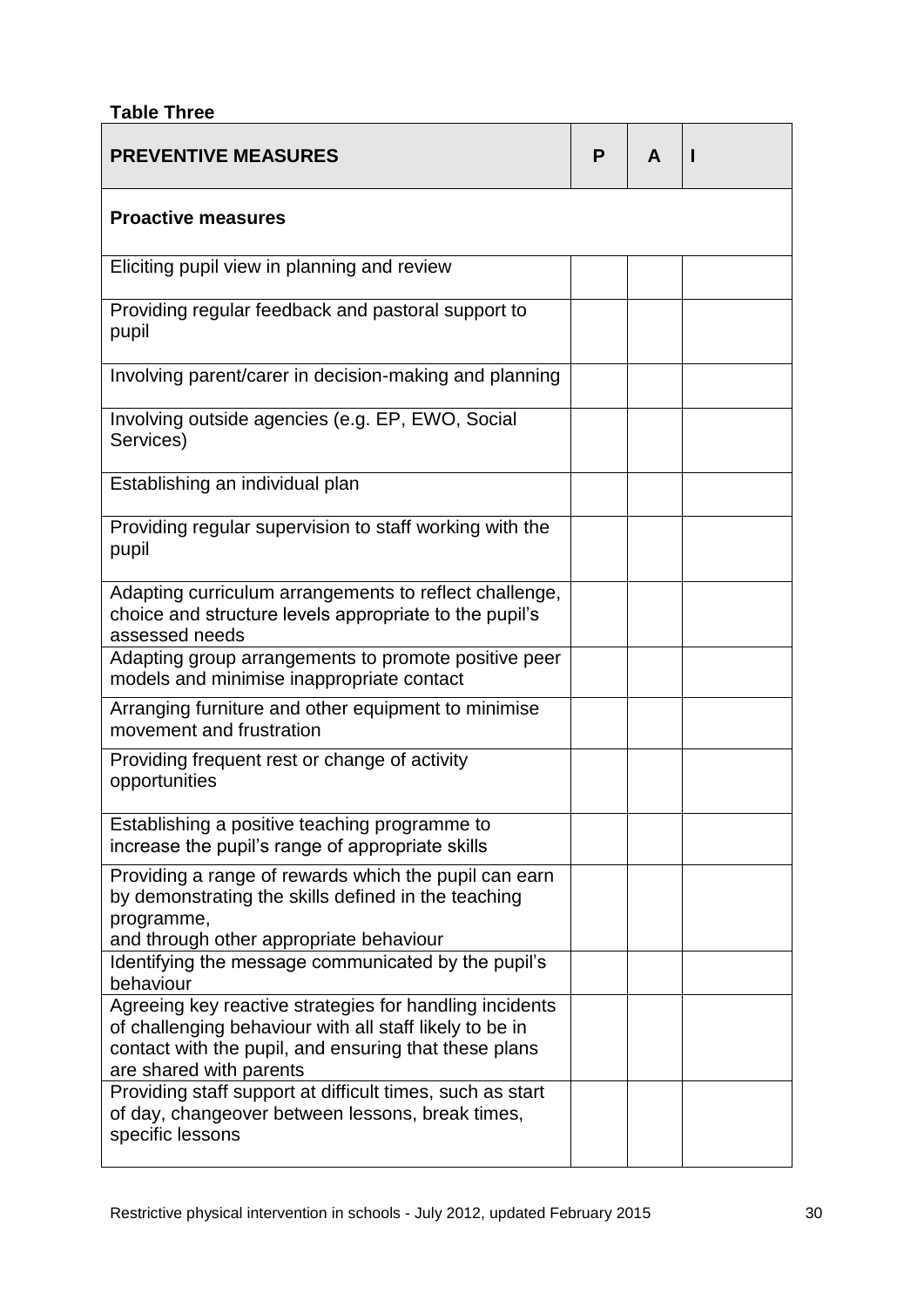| Systematically reviewing difficult incidents in order to<br>improve upon practice and learn from experience                   |   |   |  |  |  |  |
|-------------------------------------------------------------------------------------------------------------------------------|---|---|--|--|--|--|
| Other proactive measures                                                                                                      |   |   |  |  |  |  |
|                                                                                                                               |   |   |  |  |  |  |
| (Please specify)                                                                                                              |   |   |  |  |  |  |
| Reactive strategies to respond to early warning signs or an escalating<br>situation                                           |   |   |  |  |  |  |
|                                                                                                                               | P | A |  |  |  |  |
| Active listening                                                                                                              |   |   |  |  |  |  |
| Environmental adaptation                                                                                                      |   |   |  |  |  |  |
| (removing triggers, changing peer/staffing<br>arrangements)                                                                   |   |   |  |  |  |  |
| Diversion/distraction to a preferred activity<br>(Please specify)                                                             |   |   |  |  |  |  |
| Assistance in the use of an agreed strategy such as a<br>particular communication symbol, or an exit card<br>(Please specify) |   |   |  |  |  |  |
| Physical intervention (See Note 1)<br>(Please specify the planned technique)                                                  |   |   |  |  |  |  |
| Other<br>(Please specify)                                                                                                     |   |   |  |  |  |  |

#### **Note 1**

All physical intervention must take place within the context of Hampshire's policy and guidance for schools around physical intervention. Specific training in physical intervention is available through Hampshire Educational Psychology.

#### **Key actions**

It is expected that any pupil whose behaviour is challenging will have an individual behaviour management plan. This will already record many of the preventive and reactive strategies designed to reduce the level of risk presented by the pupil's behaviour. There is no need to repeat these below. Instead, note the date when this plan was initially drawn up, and its proposed review date, and use the space available below to record any *additional* measures to be employed to reduce risk and the person responsible for implementing changes.

Date of current individual management plan:

Proposed date for review of current plan:

Restrictive physical intervention in schools - July 2012, updated February 2015 31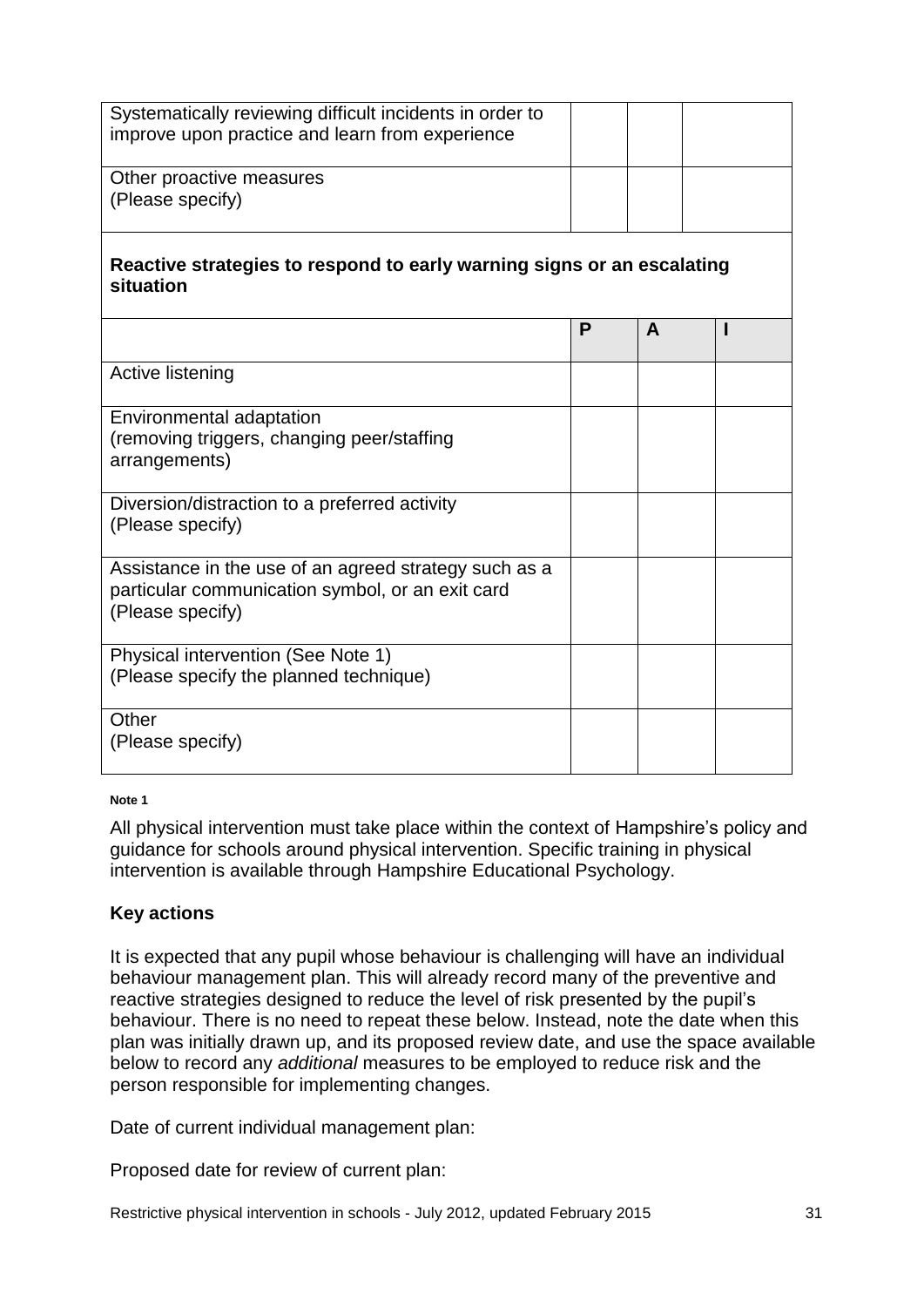| <b>FURTHER MEASURES TO BE</b><br><b>TAKEN</b> | <b>RESPONSIBLE PERSON</b> |
|-----------------------------------------------|---------------------------|
|                                               |                           |
|                                               |                           |
|                                               |                           |
|                                               |                           |
|                                               |                           |
|                                               |                           |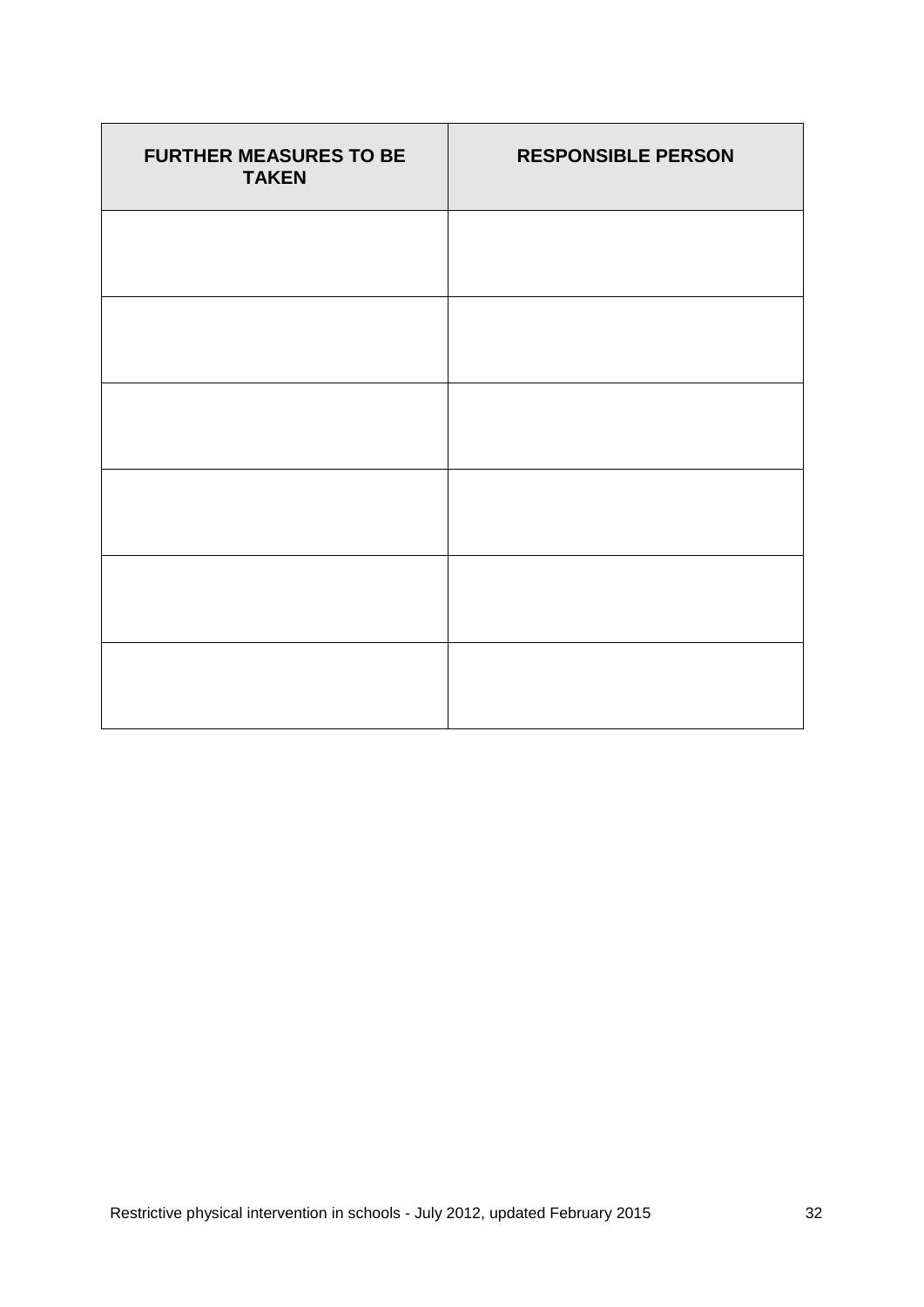**Table Four**

| <b>ASSESSMENT SUMMARY</b>   |                                                           |                          |                    |  |                       |                     |  |
|-----------------------------|-----------------------------------------------------------|--------------------------|--------------------|--|-----------------------|---------------------|--|
|                             | <b>Challenging behaviour risk</b><br><b>Completed on:</b> |                          |                    |  |                       |                     |  |
|                             | assessment summary for:                                   |                          |                    |  |                       |                     |  |
| <b>Behaviour(s) causing</b> |                                                           | Environment(s) where     | <b>Seriousness</b> |  | <b>Key preventive</b> | <b>Key reactive</b> |  |
| <b>Concern</b>              |                                                           | it is likely to be shown | (A, B or C)        |  | strategies            | strategies          |  |
|                             |                                                           |                          |                    |  |                       |                     |  |
|                             |                                                           |                          |                    |  |                       |                     |  |
|                             |                                                           |                          |                    |  |                       |                     |  |
|                             |                                                           |                          |                    |  |                       |                     |  |
|                             |                                                           |                          |                    |  |                       |                     |  |
|                             |                                                           |                          |                    |  |                       |                     |  |
|                             |                                                           |                          |                    |  |                       |                     |  |
|                             |                                                           |                          |                    |  |                       |                     |  |
|                             |                                                           |                          |                    |  |                       |                     |  |
|                             |                                                           |                          |                    |  |                       |                     |  |
|                             |                                                           |                          |                    |  |                       |                     |  |
|                             |                                                           |                          |                    |  |                       |                     |  |
|                             |                                                           |                          |                    |  |                       |                     |  |
|                             |                                                           |                          |                    |  |                       |                     |  |
|                             |                                                           |                          |                    |  |                       |                     |  |
|                             |                                                           |                          |                    |  |                       |                     |  |
|                             |                                                           |                          |                    |  |                       |                     |  |
|                             |                                                           |                          |                    |  |                       |                     |  |
|                             |                                                           |                          |                    |  |                       |                     |  |
|                             |                                                           |                          |                    |  |                       |                     |  |

### **END OF ASSESSMENT**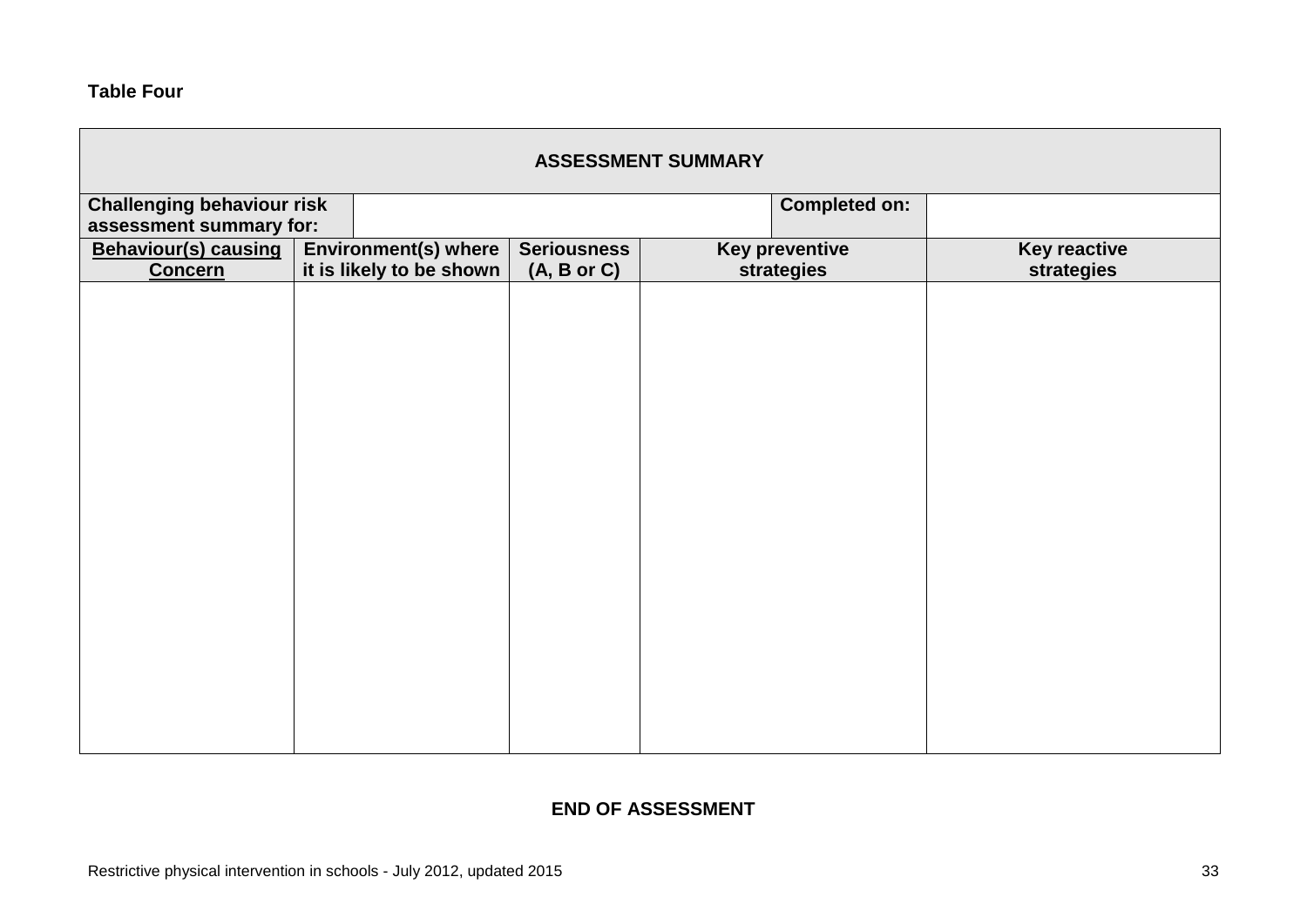| Part 3 | Guidance notes for carrying out the<br>assessment |
|--------|---------------------------------------------------|
|--------|---------------------------------------------------|

#### **Introduction to risk assessment**

The Health and Safety Executive recommend five steps to risk assessment:

- 1. Look for the hazards
- 2. Decide who might be harmed and how
- 3. Evaluate the risks and decide whether the existing precautions are adequate or whether more should be done
- 4. Record your findings
- 5. Review your assessment and revise it if necessary

Risk assessments of challenging behaviour are influenced by the complex, interactional nature of human behaviour. Most young people will already be supported through individual plans, which will include reference to many aspects of risk assessment.

The following format is offered as one way of addressing the five steps above, but should be seen in the context of all the other positive planning that already takes place. This detailed level of risk assessment will not be appropriate in all circumstances but is important where there is feeling that individual or collective behaviours represent a significant hazard.

The framework contains the following sections:

#### **Behaviours causing concern**

This section allows a clear description of risks – what types of behaviour does the pupil engage in, which present a risk to others? Action taken in response to this level of risk will vary according to the probability of the behaviour occurring, and the usual intended target for each behaviour.

#### **Possible influencing factors**

Behaviour is influenced by the context in which it occurs. This section allows staff to identify key contextual factors such as the physical and social environment, the curriculum and the recent personal history of the pupil.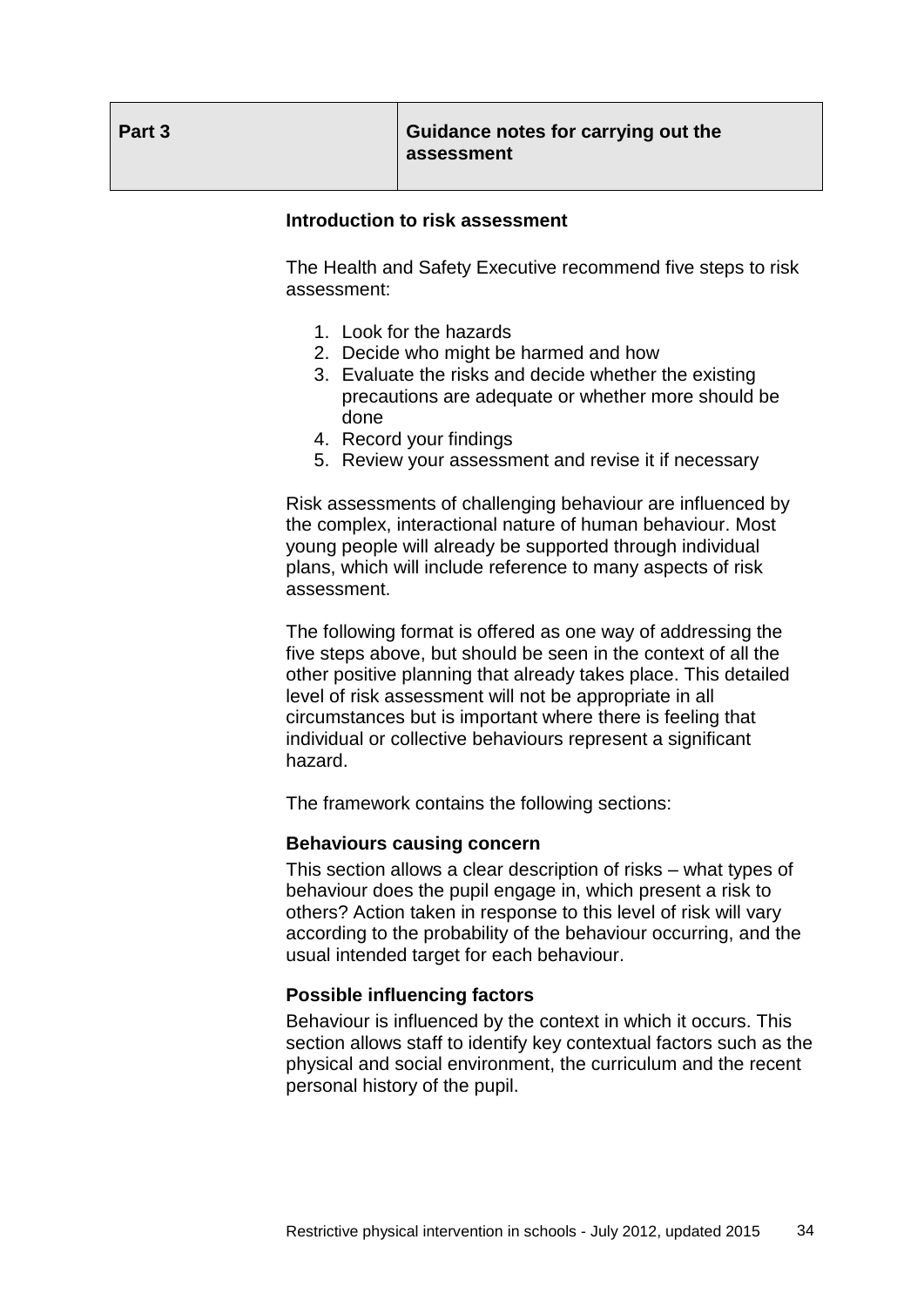#### **Preventive measures**

Schools can take a range of preventive measures to reduce the risk of challenging behaviour being shown, or to reduce its intensity and duration if it has started. Some preventive measures may be implemented before the challenging behaviour even occurs; others will be responses to early warning signs, or an escalating situation. Specific actions will be related to the assessment of the behaviour and its influencing factors.

#### **Monitoring and review**

Behaviour changes over time, and risk assessments will also need to change. Review cycles for individual plans are built into the Special Educational Needs Code of Practice, and it will be important for risk assessments to be reviewed at least as often as twice yearly in order for them to be useful documents. In many cases, the review pattern will need to be more frequent.

These reviews need to be informed by data about the ongoing level of risk. This document does not recommended formats for gathering this data, as many sources will already be available within the school. Data sources will include:

- The young person's views
- The views of those that know the young person from school, at home and in other relevant settings
- Specific incident report forms, such as violent incident records, physical intervention report forms and pastoral records of serious incidents
- Details of points/merits etc. awarded for appropriate behaviour

Useful questions to ask at the review stage include:

- Are any new patterns emerging?
- Has the duration, frequency or intensity of the behaviour changed?
- Has the level of risk altered?
- Which preventive and reactive strategies are working/not working? Why? How do we know?
- Is there anyone else who needs to be involved in the planning and review process?

#### **Key actions**

It is important that the risk assessment process does not simply replicate planning and intervention already recorded in other places. The "Key actions" section simply provides a format for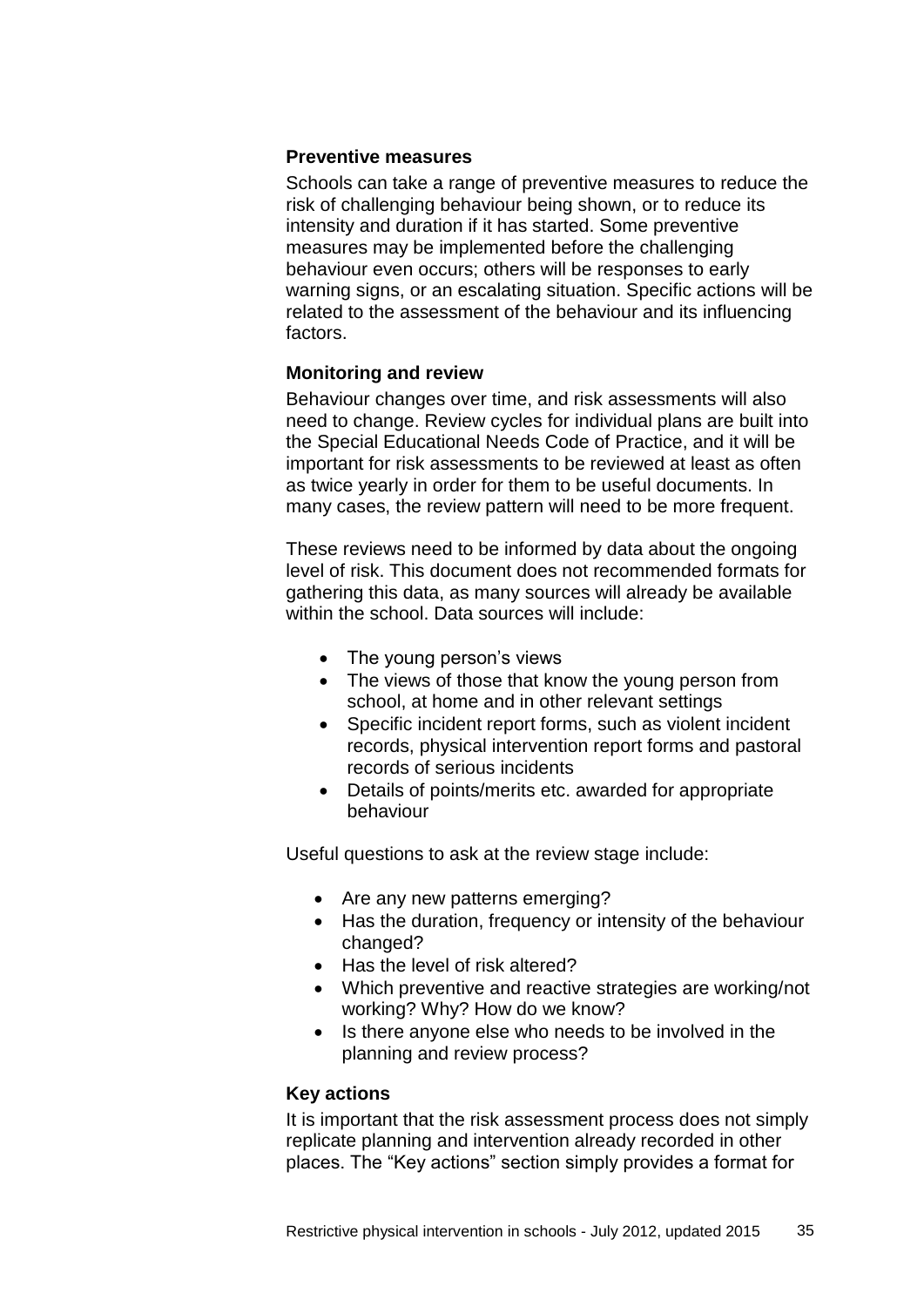recording any actions that are additional to those already recorded.

#### **Risk assessment summary**

Some schools may choose to complete the Assessment Summary shown as Table Four so that the key points arising can be shared easily amongst staff. A number of separate behaviours can be recorded with recommended action against each behaviour.

# **Appendix Five: Related local and national guidance**

**This policy has been written in the light of more specific guidance that is available to schools.** 

**The main national guidance refers to the Education and Inspections Act (2006) and is:**

Department for Education (2013) *The Use of Reasonable Force* 

Department for Education (2014) *Screening, Searching and Confiscation – Advice for Head Teachers, Staff and Governing Bodies*

Department for Education (2014) *Keeping Children Safe in Education*

Department for Education and Skills/Department of Health (2002) *Guidance on the Use of Restrictive Physical Interventions for Staff Working with Children and Adults who Display Extreme Behaviour in Association with Learning Disability and/or Autistic Spectrum Disorders* LEA 0242/2002

Department for Education and Skills (2003) *Guidance on the Use of Restrictive Physical Interventions for Pupils with Severe Behavioural Difficulties* LEA 0264/2003

#### **Our school policy is based on guidance from Hampshire County Council:**

Hampshire County Council (2010, updated 2015) *Planning and recording physical interventions in schools*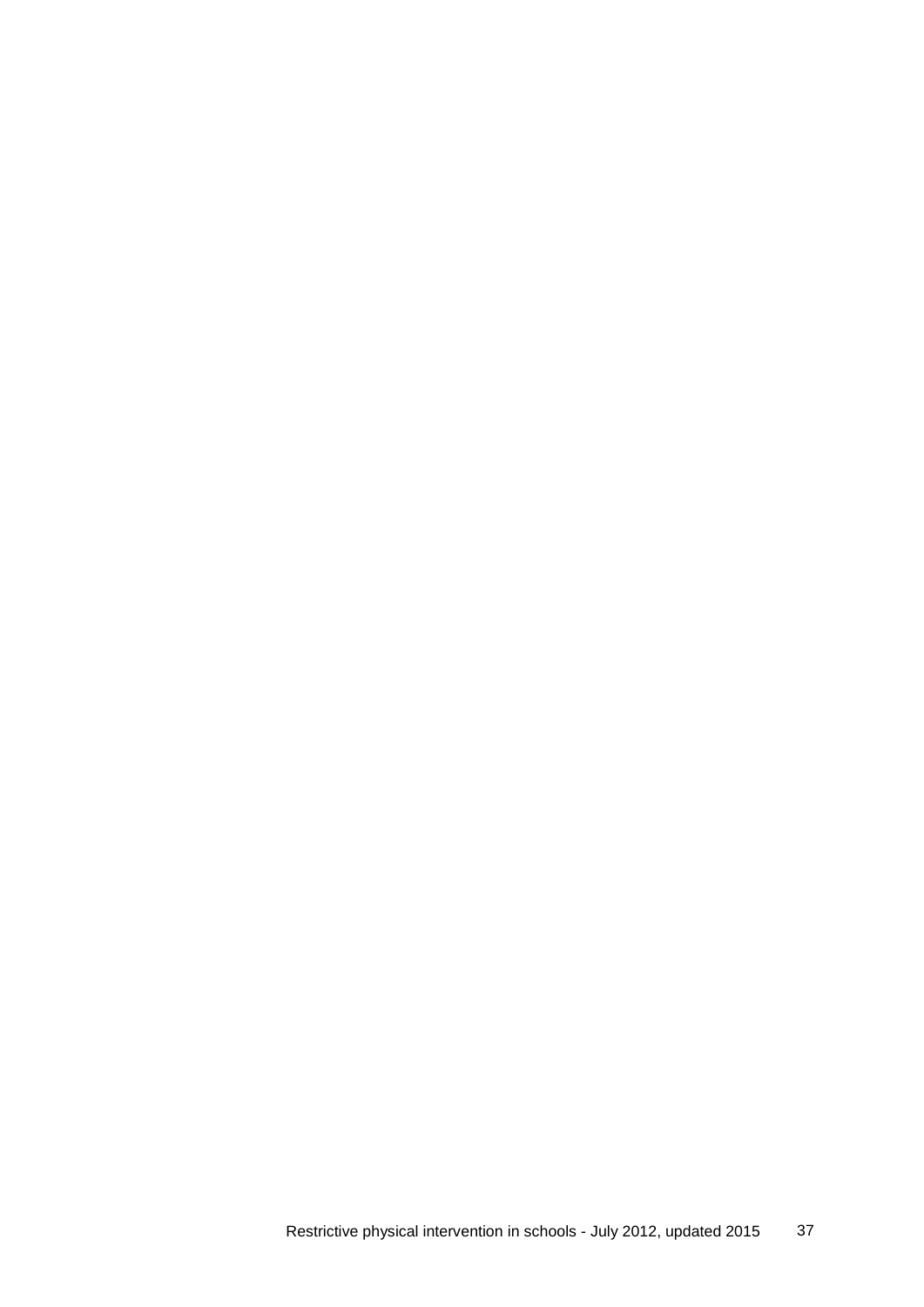# **Appendix Six: Key Children's Services Department Personnel**

Lead person for Physical Intervention (Education): Helen Mabey, Educational Psychologist, Clarendon House. Tel: 01962 876235 : Email: [helen.mabey@hants.gov.uk](mailto:helen.mabey@hants.gov.uk) and Hilary Robbins, Head of Educational Psychology, Elizabeth II Court North. Tel: 01962 846398:

Email: hilary.robbins@hants.gov.uk

Social Care contact: Susan Lomax, County Service Manager, Residential Care, Dame Mary Fagan House, Basingstoke. Tel: 01256 405989.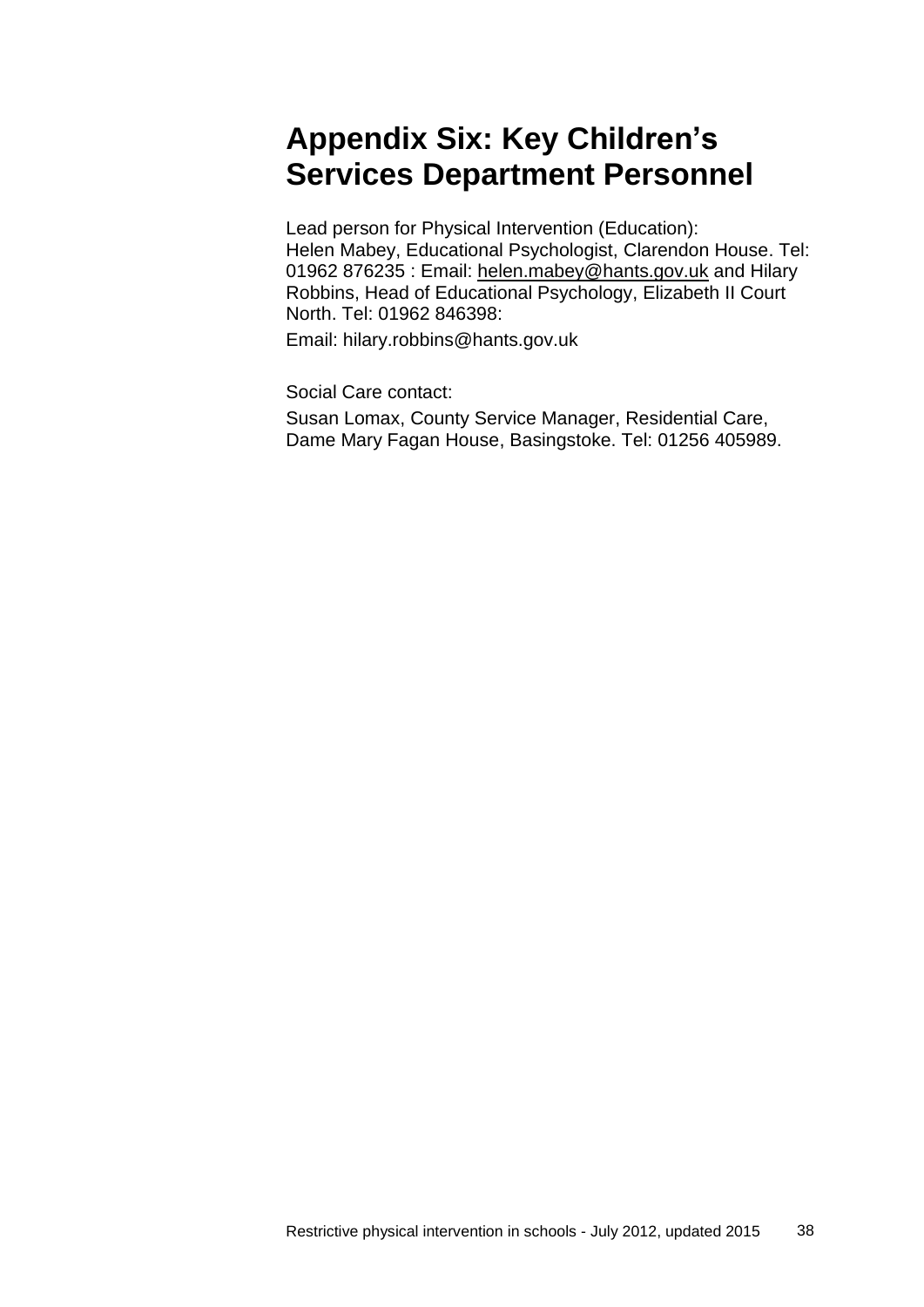**Appendix Seven: Signatures of staff who have read the Local Authority Restrictive Physical Intervention Policy, Guidance and School Restrictive Physical Intervention Policy**

| Name and job title | <b>Signature</b> | Date signed |
|--------------------|------------------|-------------|
|                    |                  |             |
|                    |                  |             |
|                    |                  |             |
|                    |                  |             |
|                    |                  |             |
|                    |                  |             |
|                    |                  |             |
|                    |                  |             |
|                    |                  |             |
|                    |                  |             |
|                    |                  |             |
|                    |                  |             |
|                    |                  |             |